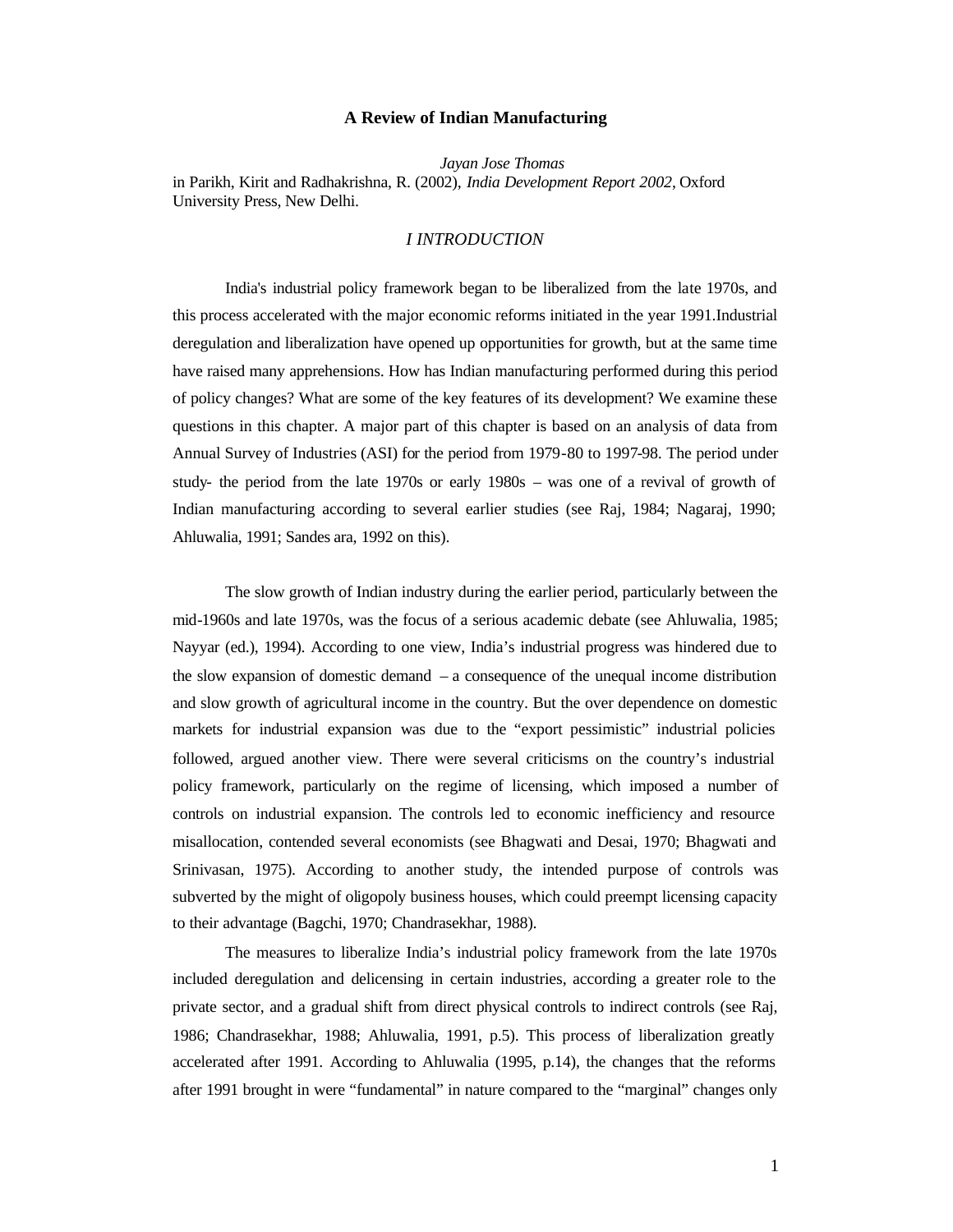in the previous decade. Import licensing was done away with for most goods except consumer goods; import-weighted tariff declined to 27 per cent from the pre-1991 level of 87 per cent; and exchange rates were devalued by 20 per cent (Ahluwalia and Little, 1998, pp. 4-5).

India's liberalization experience, its desirability and its future direction are discussed widely today, in academic and policy-making circles. The impact of reforms has been varied across different type of industries and across regions. A study of this varied growth experience will be a useful tool of analysis in any discussion on the future course of India's economic liberalization. The aim of this chapter is to make this useful contribution to literature (see also Nagaraj, 2001 for a similar study).

India's manufacturing units are classified into registered and unregistered sectors. All factories that employ more than ten workers with the aid of power and more than twenty workers without the aid of power are classified under registered manufacturing (or, broadly, the factory sector). All other manufacturing activities are classified under unregistered manufacturing. ASI covers only registered manufacturing activities. ASI summary results give information on disaggregated two-digit industries for all Indian states, for the period from 1979-80 to 1997-98. Section II of this chapter discusses the broad features of manufacturing (registered and unregistered sectors combined). Section III is on the features of registered manufacturing at a disaggregated two-digit industry level. Section IV discusses the features of registered manufacturing across Indian states. Section V concludes the chapter.

This study has used ASI data on gross value added (which is the sum of net value added and depreciation), total number of persons employed and total emoluments. A fixed capital stock series at constant prices was obtained from book value of capital reported in ASI, using perpetual inventory accumulation method. Relevant wholesale price indices with base 1981-82 have been used to deflate value figures. (For further details on the methodology adopted in this study, refer Thomas (2001)). All growth rates reported in this paper are calculated using semi-logarithmic regression on three-year moving averages. Growth rates that are not statistically significantly different from zero at 5 per cent level for a two-tailed test are reported as zero in this paper.

*II.FEATURES OF MANUFACTURING: A BROAD VIEW*

### *1. High Rates of Manufacturing Growth*

The rates of growth of India's domestic economy and manufacturing for the decades starting from the 1950s are shown in Table 1. In each of these decades, manufacturing and its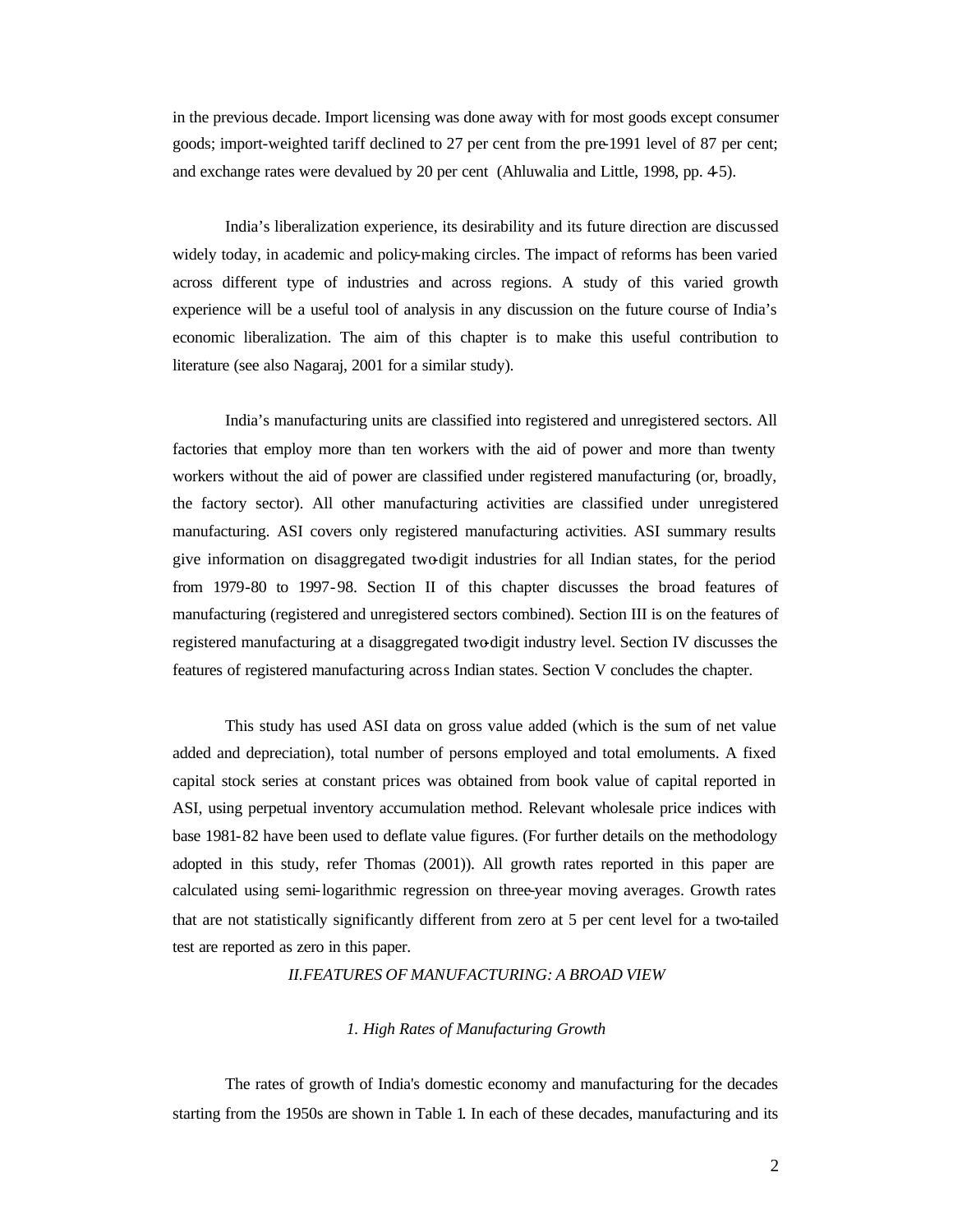two sub-sectors - registered and unregistered – grew faster than the domestic economy. After a good performance in the 1950s, growth of manufacturing and domestic economy dipped low in the next two decades, particularly in the 1960s. Growth of manufacturing and domestic economy revived in the 1980s, and further accelerated in the 1990s. Growth achieved by manufacturing and the economy in the 1990s was the highest in all the 5 decades under study.

Rates of growth of different sectors of India's economy in the 1990s are shown in Figure 1. Manufacturing, which grew at the rate of 9.3 per cent, was the fastest growing segment of India's domestic economy in the 1990s. Its growth surpassed the growth of each of the sub-sectors of tertiary sector. Within manufacturing, growth of registered sector has been faster than the growth of unregistered sector in all the five decades from the 1950s. Again, in all the decades, growth of even unregistered manufacturing was faster than the average rate of growth of domestic economy (see also Table 1).

India's recent manufacturing growth performance is respectable compared to the performance of other regions in the world. Table 2 shows this comparison using growth rates calculated by UNIDO  $(2001)$ .<sup>1</sup> According to the UNIDO study, India's manufacturing value added grew at the rate of 7.4 per cent in each of the two periods 1980-90 and 1990-98. These growth rates were higher than the corresponding growth rates in developing countries, newly industrializing countries (NIC's), and second generation NIC's, and only slightly lower than growth rates in ASEAN countries. In the 1990s, India's manufacturing growth was higher than Korea's. However, in the 1980s and 1990s, India's manufacturing growth rates were lower than the growth rates in China and the average growth rates in South and East Asia.

Earlier studies have identified better productivity performance and public investment into infrastructure as reasons for the revival of manufacturing growth after the late 1970s (Nagaraj, 1990; Ahluwalia, 1991). According to another argument, the improved industrial performance in the 1980s and particularly after 1991 was on the basis of the increased current account deficit incurred by government (Chandrasekhar, 1988; Patnaik and Chandrasekhar, 1995). The latter argument raises serious doubts on the sustainability of the high rates of recent manufacturing growth. We will not explore these issues any further in this chapter, but

l

 $1$  The methodology and terminal and base years used by UNIDO are different from those used in our study. India's manufacturing growth rate for the period 1990-98 according to UNIDO's statistics (7.4 per cent) is lower than the growth rates calculated by our study (9.3 per cent) for the period 1991-98.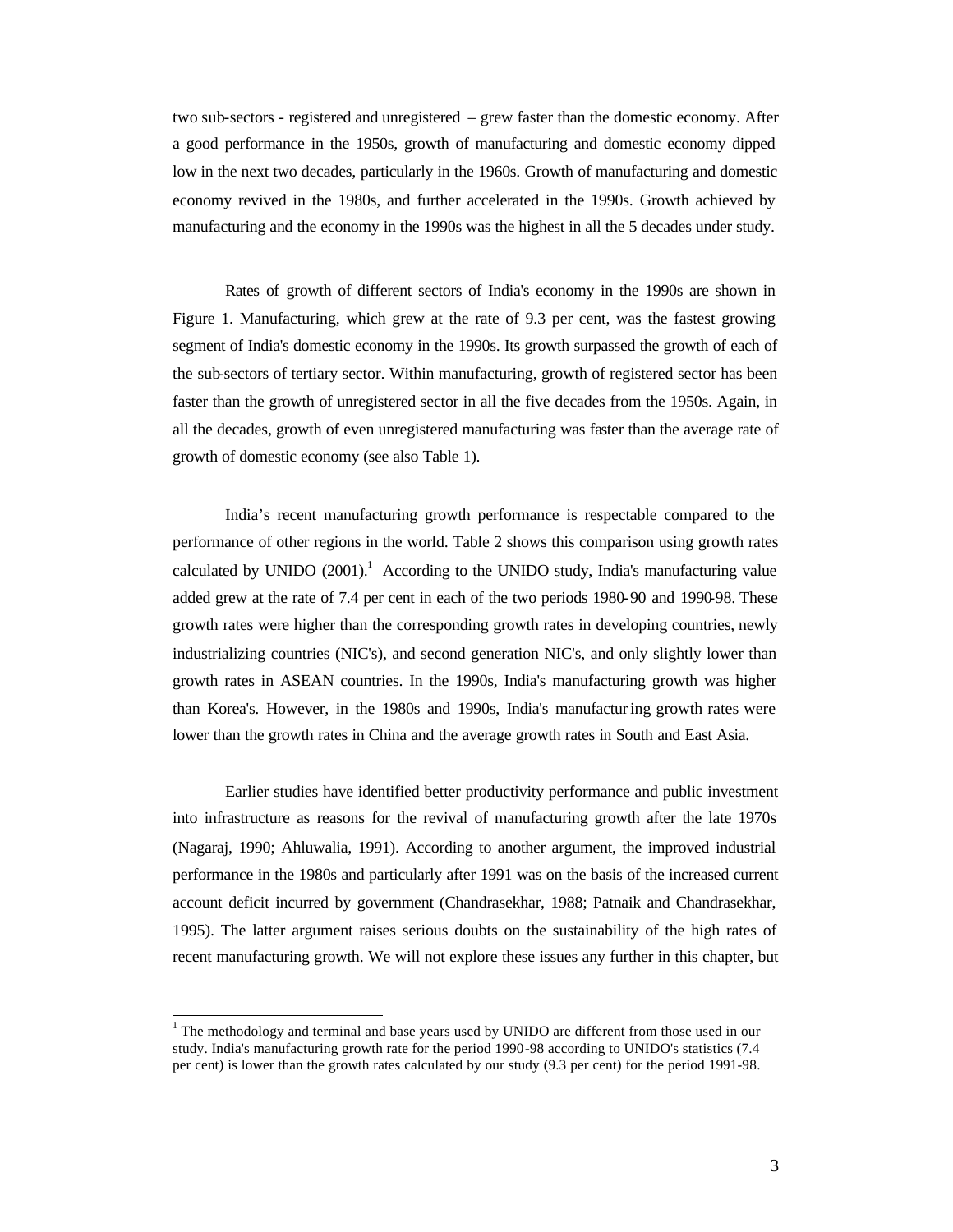emphasize here the observed revival in India's manufacturing growth in the 1980s and its further acceleration in the 1990s.

|       | Manufacturing |      | Registered Manufacturing Unregistered Manufacturing GDP at Factor Cost |     |
|-------|---------------|------|------------------------------------------------------------------------|-----|
| 1950s | 6.4           | 7.8  | 5.1                                                                    | 3.7 |
| 1960s | 4.2           | 4.9  | 3.4                                                                    | 3.1 |
| 1970s | 5.0           | 5.0  | 5.0                                                                    | 3.9 |
| 1980s | 7.3           | 8.0  | 6.2                                                                    | 5.5 |
| 1990s | 9.3           | 10.2 | 7.5                                                                    | 6.7 |

*Table 1: Rates of Growth of India's Domestic Economy and Manufacturing (at constant 1993- 94 prices): 1950-1998*

*Notes:* 1950s: 1950-60, 1960s: 1960 -70, 1970s: 1970-80, 1980s: 1980-91, 1990s: 1991-98. All growth rates are calculated using data on gross domestic product by economic activity at constant 1993-94 prices. Growth rates are calculated using semi-logarithmic regression on three-year moving averages. All growth rates are statistically significantly different from zero at 5 per cent level for a two-tailed test. *Source: National Accounts Statistics* from EPW Research Foundation

*Figure 1: Growth of Different sectors of India's Economy (at constant 1993-94 prices): 1990s (1991-98)*



*Notes:* Data on gross domestic product by economic activity at constant 1993-94 prices is used for estimating growth rates. Growth rates are calculated using semi-logarithmic regression on three-year moving averages. All growth rates are statistically significantly different from zero at 5 per cent level for a two-tailed test.

*Source: National Accounts Statistics* from EPW Research Foundation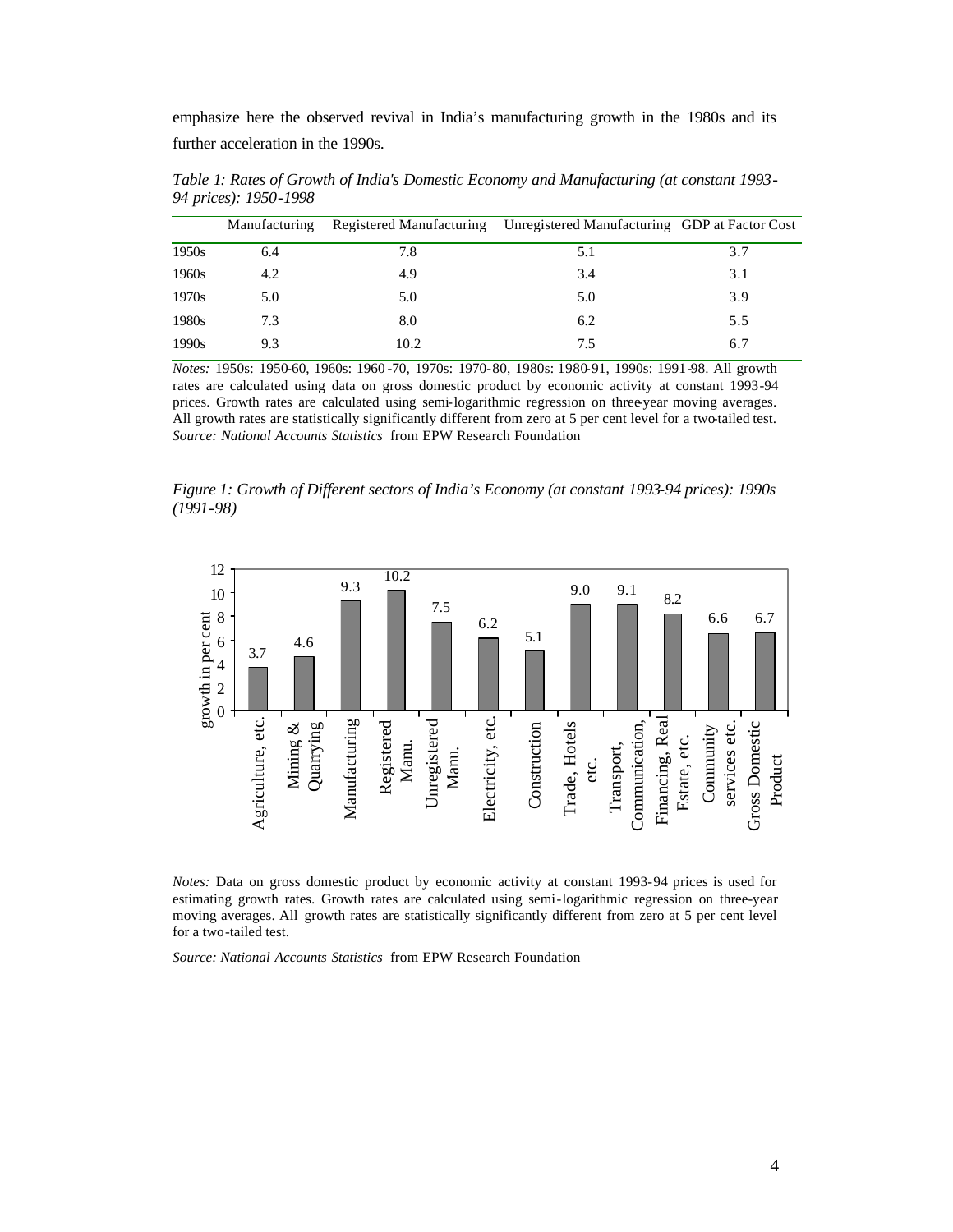|                                           | Growth of Manufacturing Value Added (in | Share of Manufacturing |      |
|-------------------------------------------|-----------------------------------------|------------------------|------|
|                                           | per cent)                               | Value Added in GDP (in |      |
|                                           |                                         | per cent)              |      |
| Region                                    | 1980-90                                 | 1990-98                | 1998 |
| India                                     | 7.4                                     | 7.4                    | 17.6 |
| China                                     | 10.7                                    | 14.7                   | 37.1 |
| Republic of Korea                         | 12.1                                    | 6.9                    | 30.5 |
| South and East Asia                       | 9                                       | 9.5                    | 25.4 |
| ASEAN                                     | 7.5                                     | 7.7                    | 19.2 |
| Newly Industrialized<br>Countries (NIC's) | 4                                       | 4.3                    | 21.8 |
| Second generation NIC's                   | 7.1                                     | 6.7                    | 23.7 |
| Developing countries*                     | 5.1                                     | 6.7                    |      |
| <b>Industrialized Countries</b>           | 2.8                                     | 1.6                    |      |
| World                                     | 3.1                                     | 2.6                    |      |

*Table 2: India's Manufacturing Performance in a Comparative Perspective*

*Notes:* \* excluding China. Rates of growth of manufacturing value added at constant 1990 prices are calculated using semi logarithmic regression. Share of manufacturing in GDP for the year 1998 is estimated at current prices, and the results are provisional.

*Source*: UNIDO (2001), pp.34-38, Table 1.3 for rates of growth of manufacturing value added; pp.39- 43, Table 1.4 for share of manufacturing in GDP.

## *2. Employment Generation in Registered Manufacturing: Faster in the 1990s*

The 1980s is often called the decade of "jobless growth" in Indian manufacturing, for the revival in output growth in this period was not accompanied by adequate generation of employment. Only 484,000 jobs were generated in India's registered factory sector between 1979-80 and 1990-91. Several explanations have been made on this: labour retrenching was difficult after the introduction of job security regulations in the late 1970s, and this forced employers to adopt capital-intensive production techniques (Fallon and Lucas, 1993 cited in Goldar, 2000). According to another view, capital-intensive techniques were adopted because of the increase in real wages in the 1980s (Ahluwalia, 1991; Ghose, 1994). According to Nagaraj (1994), the "overhang" of employment that existed in the 1970s was intensively used in the 1980s, thus generating only a few additional employment opportunities in the later decade.

Compared to the 1980s, manufacturing growth in the 1990s was more employment generating. 1763,000 new jobs were created in India's registered manufacturing between 1991-92 and 1997-98 compared to 484,000 jobs only in the earlier decade. Goldar (2000) attributes two major reasons for this positive change: slowdown in growth of real wages and faster growth of small and medium-sized factories, which are more labour intensive than large sized factories. Nagaraj (2000) contested the views of Goldar, and argued that faster employment generation in the 1990s was due to the investment boom in that decade. In his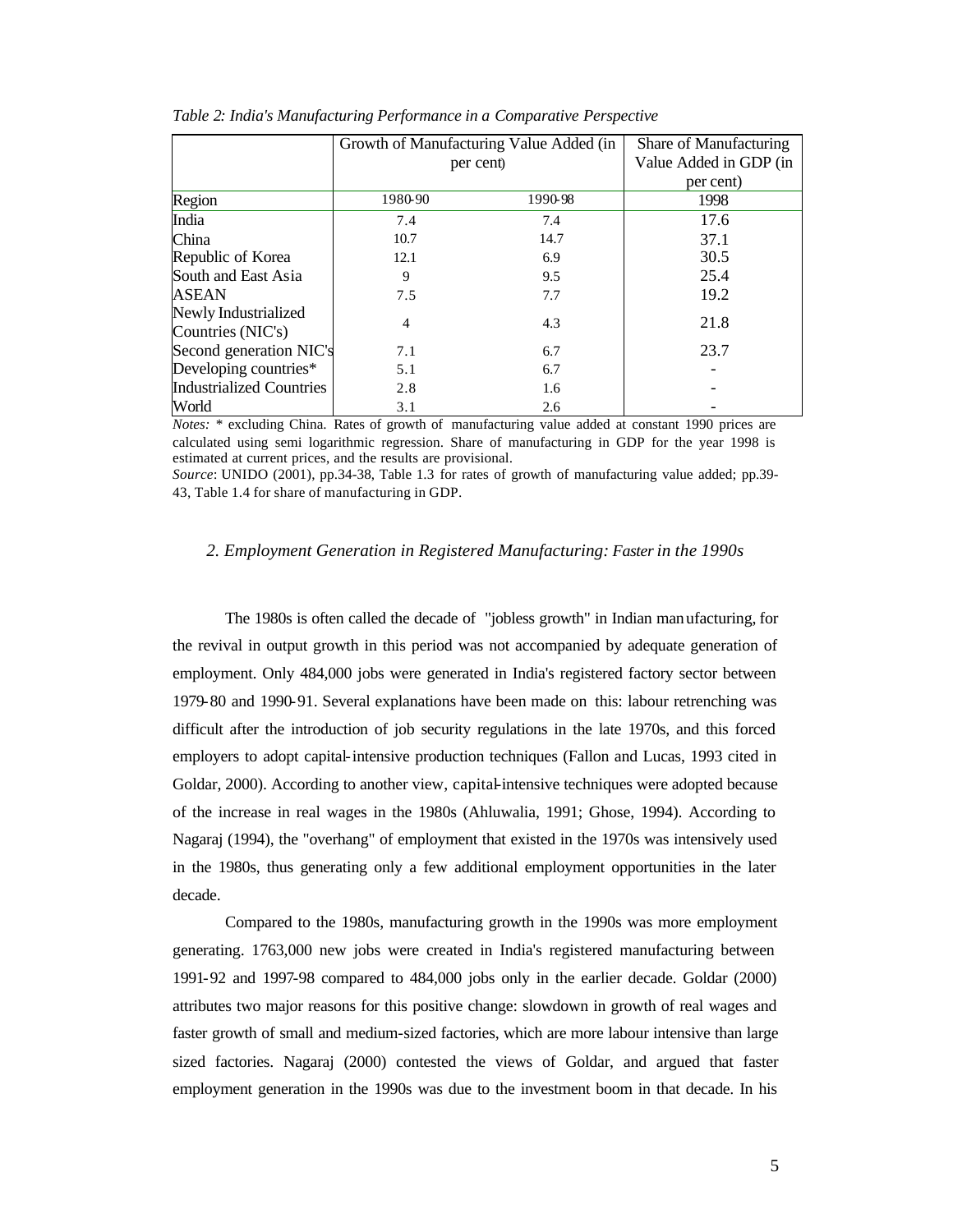later study, Nagaraj (2001) pointed out that faster employment generation in the 1990s was only in registered manufacturing, whereas the unregistered sector witnessed negative employment growth between the mid-1980s and mid-1990s. This is an important finding because, as Nagaraj (2000) reports, almost  $4/5<sup>th</sup>$  of India's manufacturing employment is in the unregistered sector. In later subsections, we examine industry-wise and region-wise details of employment generated in registered manufacturing alone, in the 1980s and 1990s.

## *3. Slowdown in Manufacturing Performance after 1995-96*

Manufacturing growth was high in the decade of 1990s as a whole, but there are definite signs of a slowdown in growth in the recent years of this decade. Figure 2 shows the percentage growth of gross value added, capital stock and employment in India's factory sector, in each year during the decade of the 1990s. After a negative growth of value added in 1991-92, India's factory sector witnessed high rates of value added growth in the next four years from 1992-93 to 1995-96, with growth rate peaking at 17.5 per cent in 1995-96. With the exception of 1993-94 in regard to employment generation, there was fast growth of capital stock and employment as well, in this four-year period. But after recording the best performance in 1995-96, growth of manufacturing value added, employment and capital stock declined in the next two years, for which data are available.

Signs of a slowdown are evident if we observe the growth of total manufacturing (registered and unregistered manufacturing) as well. After peaking at 14.9 per cent in 1995- 96, manufacturing growth slowed down to 7.9 per cent in 1996-97, 4 per cent in 1997-98 and 3.6 per cent in 1998-99 (see CSO, 2000, p. 15).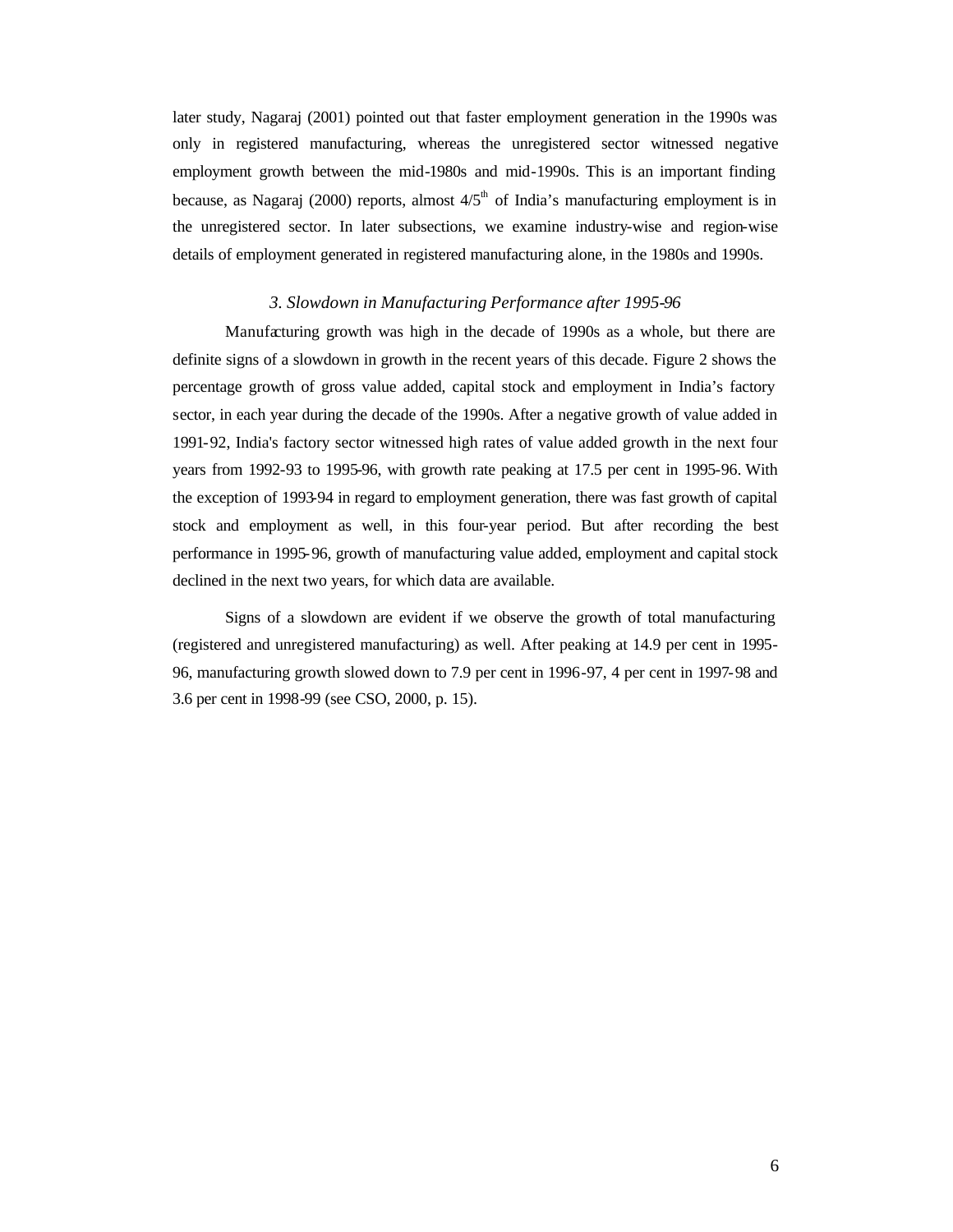*Figure 2: Rates of Growth over the Previous Year of Gross Value Added (GVA), Fixed Capital Stock (FC) (both at constant 1981-82 prices) and Employment (EMP) in India's Factory sector: the 1990s*



*Source:* Calculations from ASI Summary Results, various issues

### *4. Size of India's Manufacturing Sector*

The respectable growth performance of manufacturing, we observed above, should be seen, however, against the small size of Indian manufacturing – in terms of its share in the domestic economy and compared to manufacturing sectors of other countries. India's industrial sector could absorb only a small proportion of the country's large labour reserves. In 1994, the percentage of economically active male population engaged in industry was only 17 per cent in India, compared to a much higher 37 per cent in South Korea. (However, in China too, only 17 per cent of the corresponding population was engaged in industry)<sup>2</sup>. There were only 9.89 million factory workers in India, on an average, during the three-year period 1995- 98. In 1991, factory workers were only 0.98 per cent of the total population and 2.87 percent of all main workers in the country<sup>3</sup>.

Share of manufacturing in India's domestic economy is low (see Figure 3). It was 17.7 per cent in 1997-98, with shares of registered and unregistered sectors being 11.8 per cent and 5.9 per cent respectively. These shares were even lower in 1980-81: manufacturing - 13.8 percent, registered manufacturing - 8. 1 percent, and unregistered manufacturing -5.8 l

<sup>2</sup> *Source*: *World Development Indicators*, 1998, The World Bank, Washington, pp. 12-14.

<sup>3</sup> *Notes*: Factory workers correspond to "Total Employees" reported by ASI. *Source*: For main workers: *Census of India 1991* Series - I, India, paper 3 of 1991. For employees in registered manufacturing: three-year average for the period 1989-92, ASI Summary Results for Factory sector, various issues.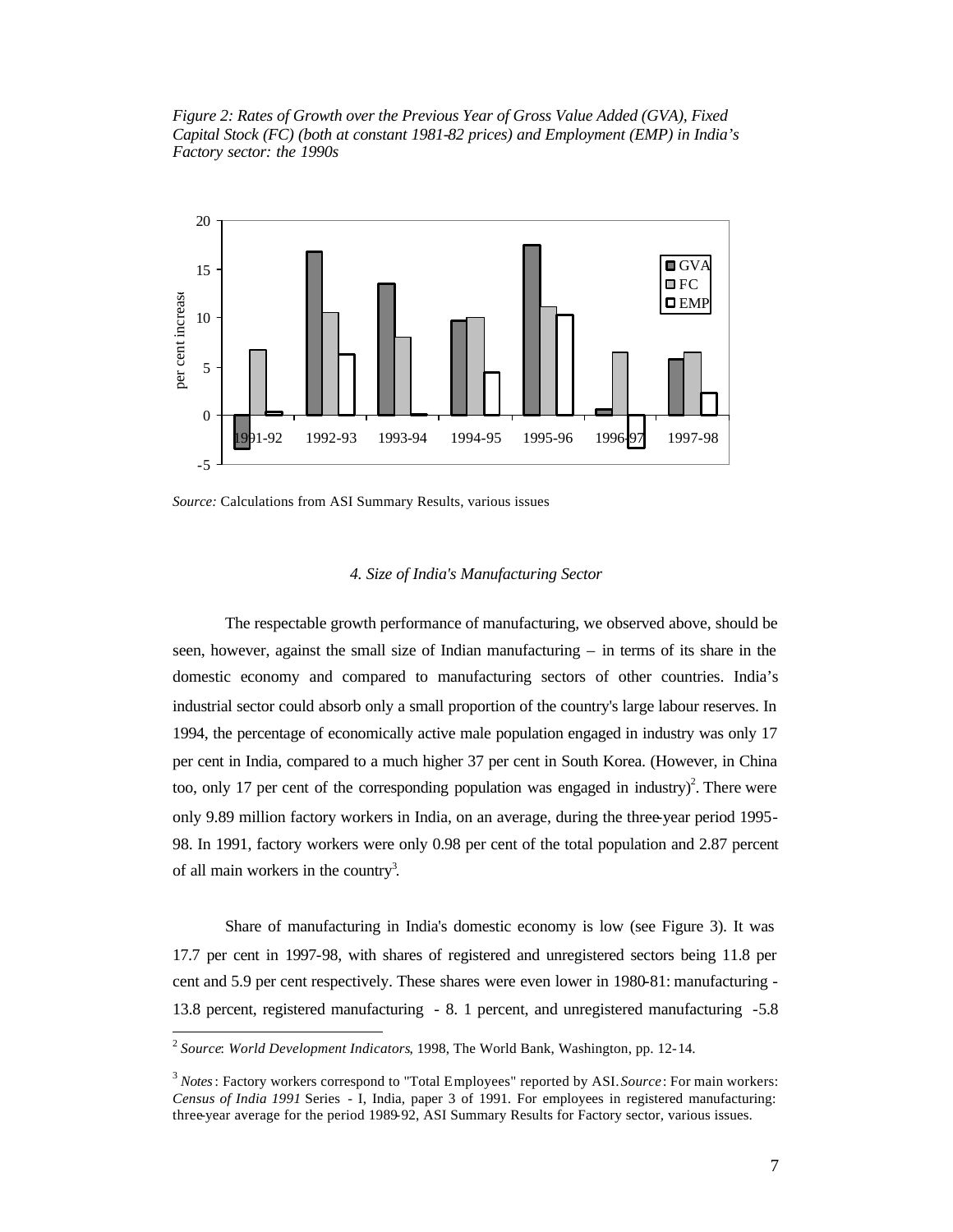percent. <sup>4</sup> Share of manufacturing is much higher in the domestic economies of other industrializing regions. In 1998, this share was 37.1 per cent in China, 30.5 per cent in South Korea, 25.4 per cent on an average in the countries in South and East Asia, and 21.8 per cent on an average in the NIC's, compared to 17.6 per cent only in India (see Table 2).

In 1996, India's manufacturing value added was less than  $1/4<sup>th</sup>$  of China's (see Table 3). Manufacturing value added in South Korea, whose population was less than  $1/20<sup>th</sup>$  of India's, was almost twice the value added in India. India's per capita manufacturing value added in 1996 was only \$75 compared to \$ 2740 in South Korea, and \$255 in China. Per capita manufacturing value added in India was even lower than the average for low-income countries.





*Source:* CSO (2000) p.17

 $\overline{a}$ 

<sup>4</sup> Shares in GDP at factor cost at constant 1993-94 prices. *Source*: CSO (2000) p. 15; EPW Research Foundation for data for the period before 1993-94.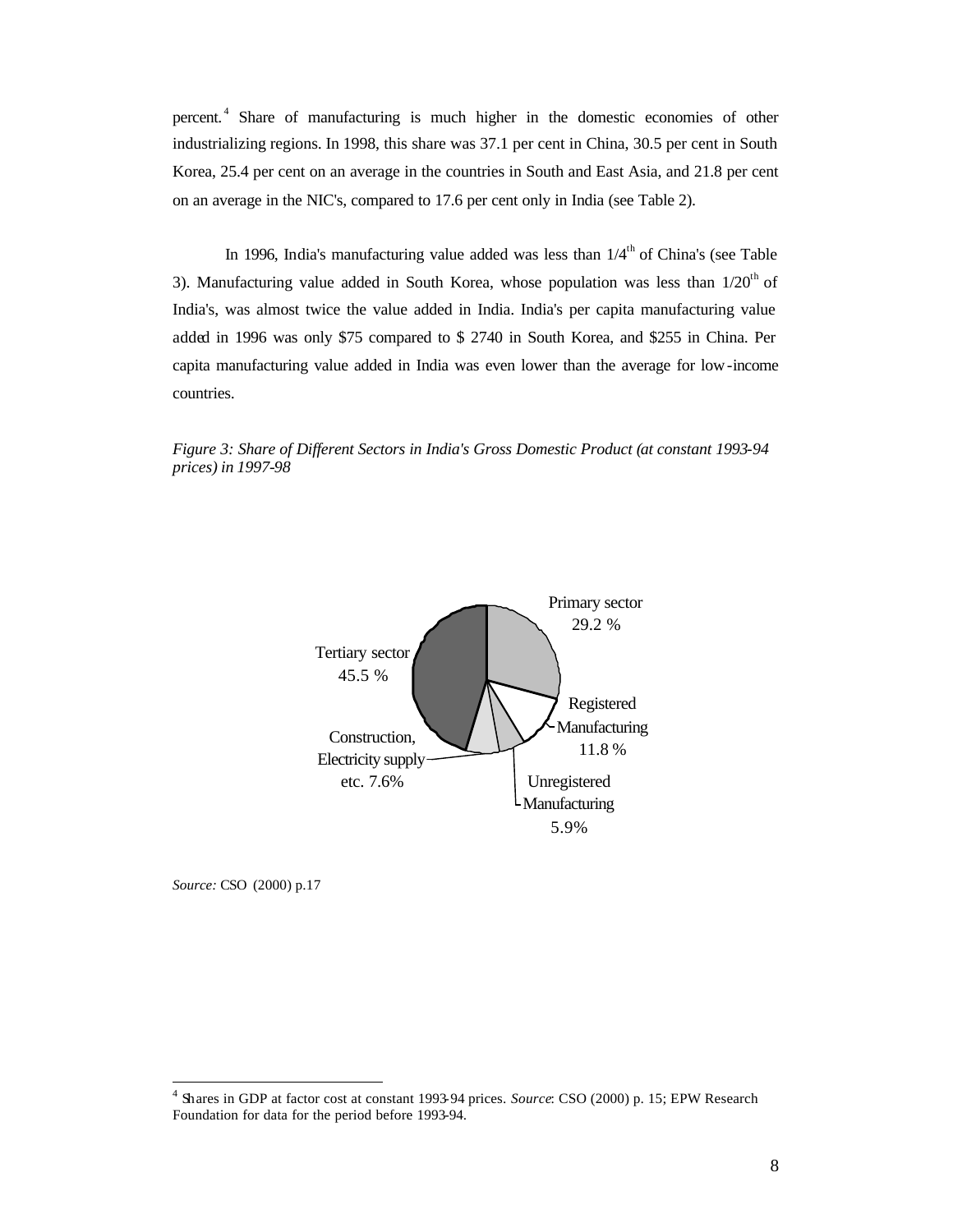|                                      | Manufacturing Value<br>Added | Population  | Per capita<br>Manufacturing Value<br>Added |
|--------------------------------------|------------------------------|-------------|--------------------------------------------|
|                                      | In \$Millions                | In Millions | $in$ \$                                    |
| East Asia & Pacific                  | 512661                       | 1732        | 296                                        |
| China<br>$\mathcal{D}_{\mathcal{L}}$ | 309857                       | 1215        | 255                                        |
| South Korea                          | 126042                       | 46          | 2740                                       |
| Low Income Countries                 | 383758                       | 3236        | 119                                        |
| South Asia                           | 91208                        | 1266        | 72                                         |
| India<br>6                           | 71205                        | 945         | 75                                         |
| Gujarat                              | 8423                         | 46          | 183                                        |
| Assam                                | 573.2                        | 25          | 23                                         |

*Table 3: Size of Manufacturing Sectors in Selected Regions of the World, 1996* 

*Notes:* Value added is at constant 1987 prices (US \$).

*Source*: For international data: *World Development Indicators*, 1998, The World Bank, Washington, pp. 12 –14 and pp. 180-182. For Indian States, ASI Summary Results for Factory sector, various issues, and CSO (1999)(for population figures).

## *III FEATURES OF MANUFACTURING: AT A DISAGGRAGATED INDUSTRY LEVEL*

The observations made so far were on the features of manufacturing (registered and unregistered) at an aggregate level. In sections III and IV, we examine the features of registered manufacturing (or factory sector) alone using data from ASI. ASI publishes information about industries at disaggregated sectoral level, each of which is indicated by a two-digit number. For example, the two-digit number  $2$  refers to manufacture of beverages, tobacco, etc. In Appendix, we have given the names of industries and the two-digit numbers by which they are referred to. Generation, transmission and distribution of electricity (twodigit industry, 40) is not a manufacturing activity, but is still considered in this analysis.

### *1. Structure of Indian Manufacturing*

What is the structure of India's manufacturing, and how has it changed over the past two decades? This section studies the structure of Indian manufacturing at two three-year time periods, 1979-82 and 1995-98. The 24 two-digit industries are grouped into 7 categories: Food & related (industry groups: 20-21, 22); Textiles & related (23,24,25,26); Wood, Leather and Paper (27,28,29); Chemicals and related (30, 31); Minerals, Metals & Metal products (32,33,34); Machinery & Transport (35-36, 37); and Others (38,39,40,41,42, 43,74,97) (See Figure 4).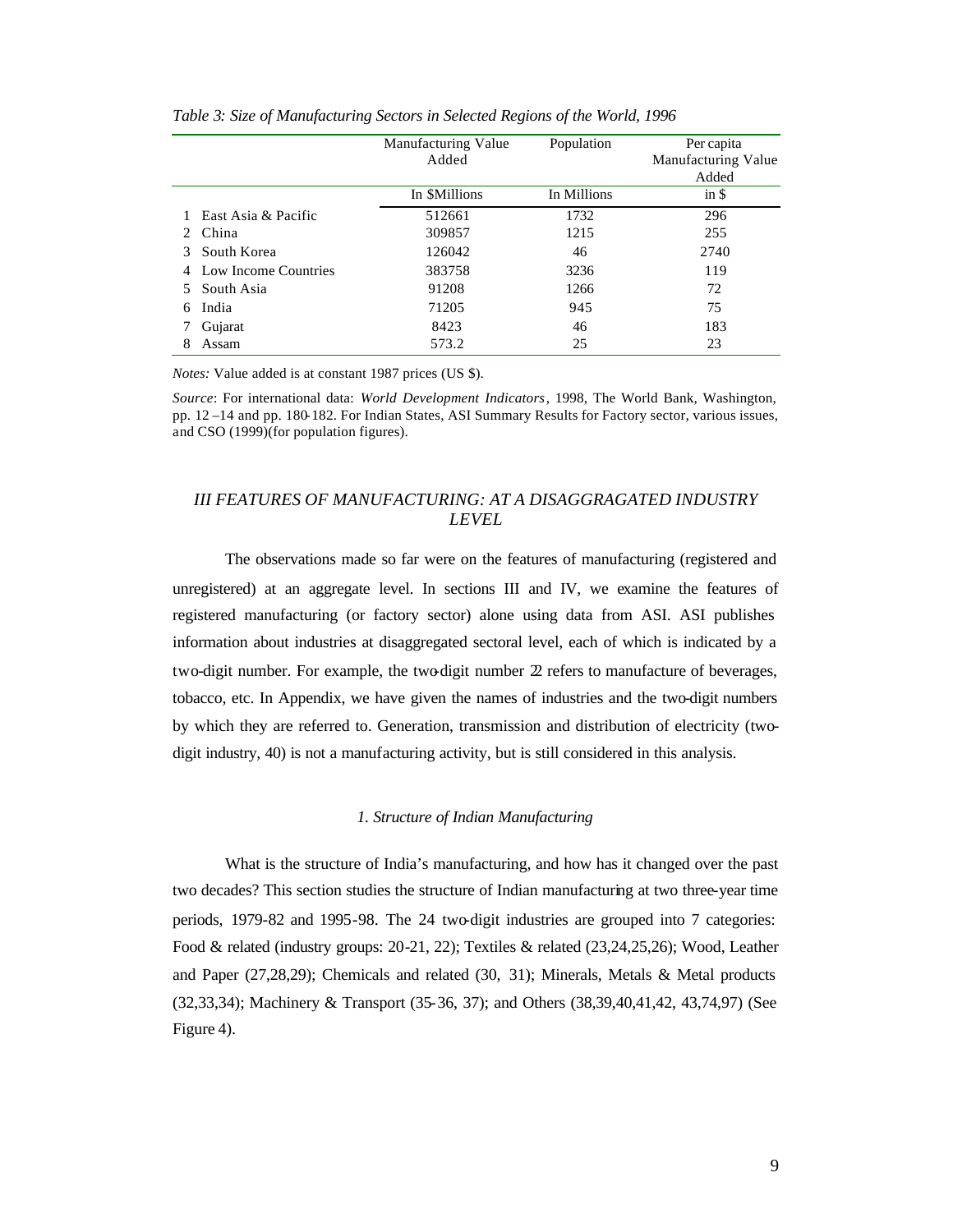*Share in Value Added: Increasing Importance of Chemicals, Decreasing Importance of Textiles*

In terms of value added, the leading industrial activity in India today is the manufacture of chemicals, rubber, petroleum and allied products. Relative importance of this category of industries grew considerably during the last two decades; their combined share in total value added was 18 per cent in 1979-82 and 26 per cent in 1995-98. Manufacture of machinery and transport equipment is another important industrial activity, adding a share of about  $1/5<sup>th</sup>$  in the total value added, throughout the period under study. On the other hand, textiles and allied industries went down in relative importance during the period; combined share of these industries decreased from 15 per cent to 9.7 per cent (See Figure 4).

*Figure 4: Two-digit industries in Indian Manufacturing: Shares in Gross Value Added (GVA) and Employment (EMP), Three-Year Averages, 1979-82 and 1995 -98*



*Source*: Calculations from ASI Summary Results, various issues

### *Share in Employment: Continued Importance of Food and Textiles*

Which are the major employment generating industries? The leading industry categories in terms of manufacturing employment are different from those in terms of value added. Manufacture of products related to food and textiles are the industries that employ the largest number of factory workers in India. Each of these two categories of industries had a share of almost  $1/5$ <sup>th</sup> of the country's total factory employment in 1979-82 as well as in 1995-98. Note that the shares of both these industries in total value added are much less: the shares were less than  $1/10<sup>th</sup>$  in 1995-98. Note also that textiles' share in total value added has come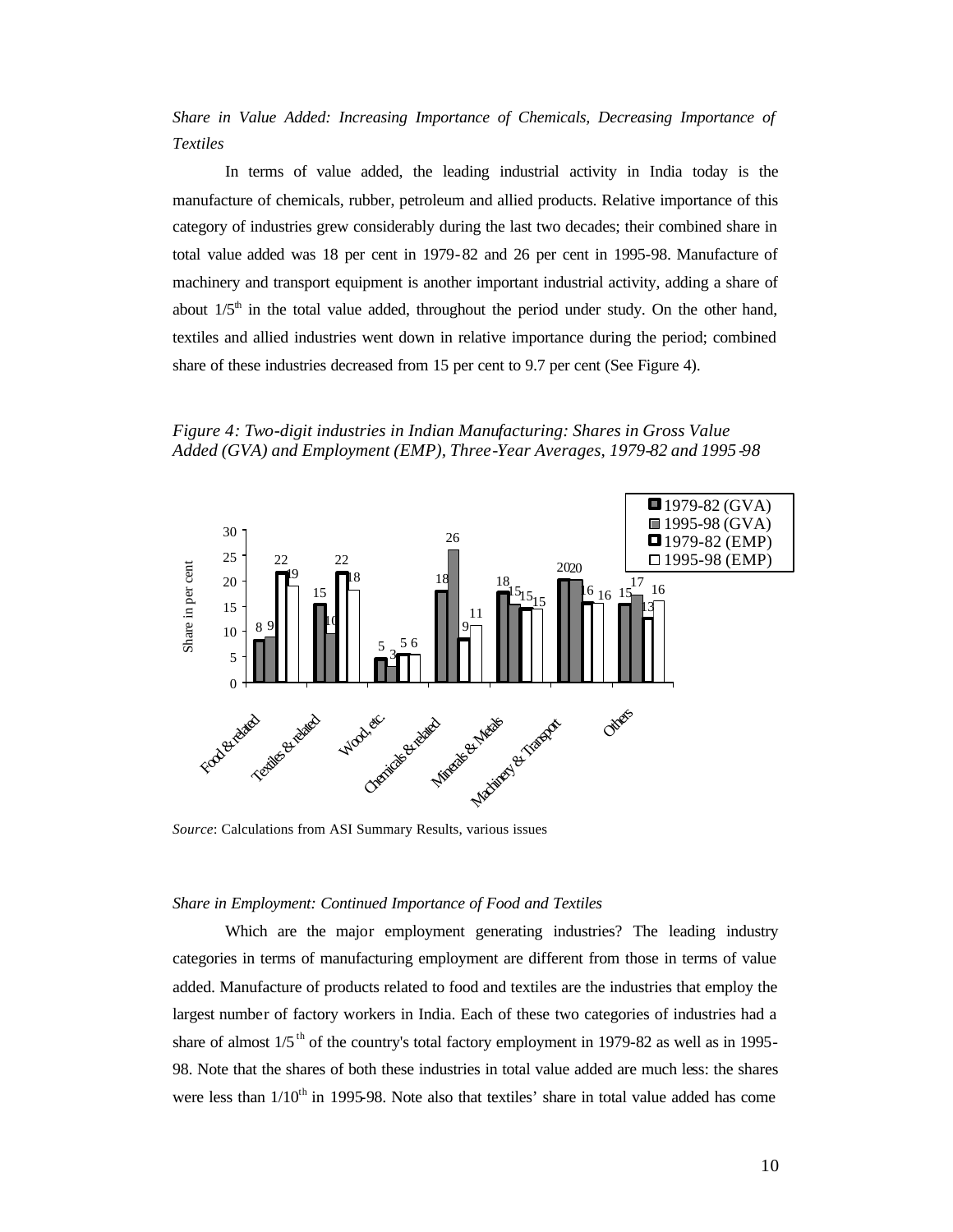down, but irrespective of this, this industry category continues to be a major source of employment (See Figure 4).

## *Thus an Asymmetry between Sha res in Employment and Value Added*

At the other end, manufacture of chemicals, rubber, petroleum and allied products the industry category whose share in total value added is the largest and is expanding - has a relatively smaller share in employment (see Figure 4). In 1995-98, this category of industries, which had a share of 26 per cent of total manufacturing value added, employed only slightly more than 11 per cent of India's factory employees.

This asymmetry in shares, with relative importance in terms of value added and employment tilting between different sets of industries, is well illustrated in Figure 5. Here two-digit industries are shown on a scatter diagram, with shares in value added plotted on the x-axis and shares in employment plotted on the y-axis. Industries lying below the diagonal manufacture of chemicals (30) and rubber and petroleum (31), etc. - have relatively larger shares in value added compared to their shares in employment. On the other hand, those lying above the diagonal – manufacture of food products (22) and cotton textiles (23), etc. - have larger shares in employment compared to their shares in value added.

*Figure 5: Two-Digit Industries in India's Factory sector: Shares in Gross Value Added and Employment, Three-Year Averages, 1995-98*



*Source*: Calculations from ASI Summary Results, various issues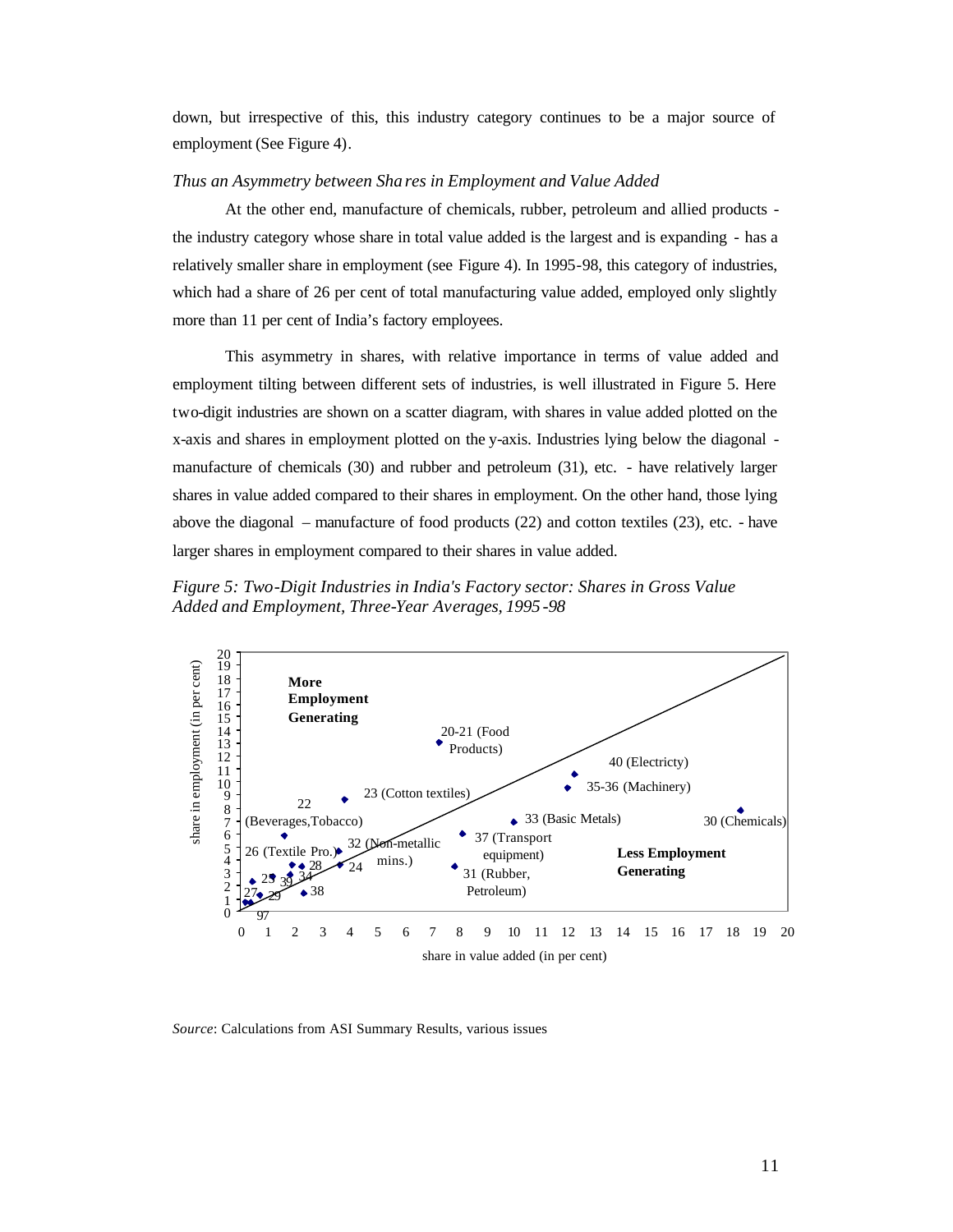### *Summary*

Among all the industries today, manufacture of chemicals and related products has the largest share in value added. In total value added, the share of this industry increased, whereas the share of textiles and related industries decreased, significantly, in the past two decades. On the other hand, manufacture of textiles and food products continue to be major sources of factory employment in the country.

## *2. Growth in Value Added of Two-Digit Industries*

Value added by India's factory sector grew at the rates of 7.3 per cent and 10.8 per cent respectively in the 1980s and 1990s. Growth rates varied widely across the two-digit industries, and, for the same industry, between the two decades.

The following scatter diagram shows rates of growth of gross value added in twodigit industries, with rates of growth in the 1980s plotted on the x-axis and rates of growth in the 1990s plotted on the y-axis (see Figure 6). The origin of the scatter diagram coincides with the growth rates for factory sector or total registered manufacturing  $(7.3, 10.8)$ . The origin thus represents the average growth rates of two-digit industries in India's factory sector in each decade. Industries, whose growth rates are above the average for factory sector in the 1980s and 1990s, lie in the first quadrant of the scatter diagram; and whose growth rates are above the average in the 1990s but below the average in the 1980s lie in the second quadrant. Similarly the other two quadrants are defined and shown on the diagram.

#### *Variation in Growth Rates Across Industries: Wider in the 1990s*

In the 1980s, rates of value added growth varied from as high as 15 per cent in the manufacture of rubber, petroleum etc. (31) to no statistically significant growth in jute industry (25). Variation in growth rates across industries increased further in the 1990s. Manufacture of transport equipment (37), basic metals (33) and metal products (34) had very high rates of growth in the 1990s; their rates of growth were 21 per cent, 16 per cent and 14 per cent respectively. At the same time, in the 1990s, there was no statistically significant growth in four industries - manufacture of wool and silk (24), textile products (26), wood products (27) and leather (29) (see Figure 6).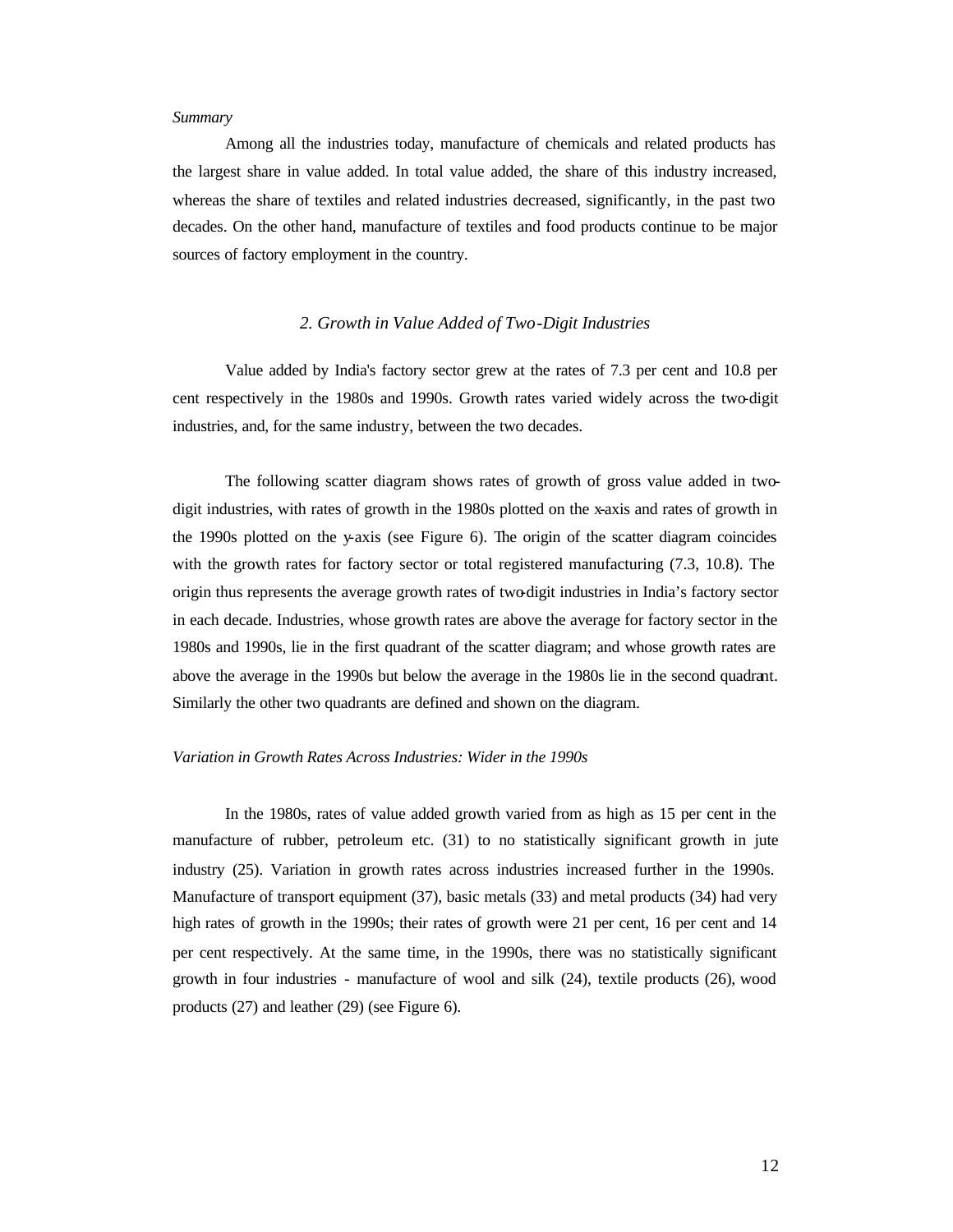# *Chemicals and Food Products: High Rates of Growth in the 1980s and 1990s Jute and Cotton Textiles: Low Rates of Growth in the 1980s and 1990s*

Manufacture of food products (20-21), a relatively labour-intensive industry, and manufacture of chemical products (30), a relatively capital-intensive industry, had rates of growth above those of factory sector in the 1980s and 1990s. These industries, both of which lie in the first quadrant of the diagr am (see Figure 6), were the two consistently high growth performers during the period under study. On the other hand, manufacture of jute (25) and cotton textiles (23), both of which lie in the third quadrant, had rates of growth below the average for factory sector in the 1980s and 1990s. It may be noted, however, that growth improved in the 1990s in both these industries: in cotton textiles rate of growth increased to 6 per cent from 2 per cent only in the 1980s; in jute textiles, to 3.6 per cent from zero growth in the 1980s (see Figure 6).

## *Transport Equipment, Basic Metals and Metal Products: Upturn in Growth in the 1990s Several Labour- Intensive Industries: Downturn in Growth in the 1990s*

For the three industries that lie in the second quadrant of the scatter diagrammanufacture of transport equipment (37), basic metals (33) and metal products (34) - rates of growth were less than the average (for factory sector) in the 1980s but were the highest among all industries in the 1990s. It appears that these industries have benefited the most from the policy changes in the 1990s. On the other hand, the three industries that lie in the fourth quadrant - manufacture of textile products (26), wool and silk (24), and leather (29) had rates of growth of over 9 per cent in the 1980s, but no statistically significant growth in the 1990s. These and most of the other industries that had slow rates of growth in the 1990s manufacture of wood products (27), jute textiles (25), cotton textiles (23), beverages and tobacco (22) - are relatively labour intensive.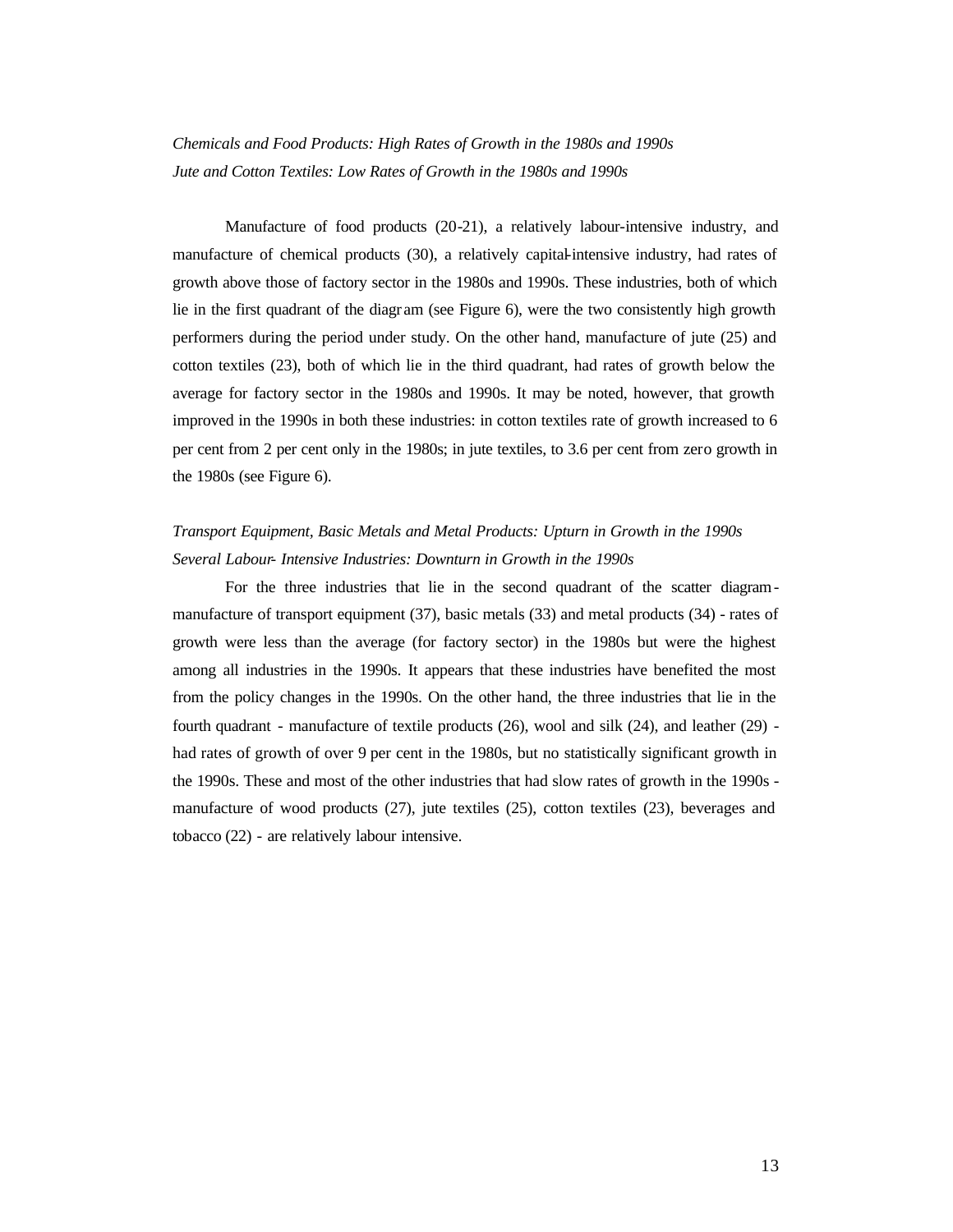*Figure 6: Rates of Growth of Gross Value Added (at constant 1981-82 Prices): Two-Digit Industries, India's Factory Sector, 1980s and 1990s*



growth in the 1980s (in per cent)

*Notes*: The origin of the scatter diagram coincides with rates of growth of total registered manufacturing in India (7.3 per cent in the 1980s and 10.8 per cent in the 1990s). For industry groups that fall in quadrant I of the scatter diagram, growth rates are higher than 7.3 per cent in the 1980s and 10.8 per cent in the 1990s. Similarly for other quadrants.1980s: 1979-80 to 1990-91, 1990s: 1991-92 to 1997-98. All growth rates are calculated using semi-logarithmic regression on three-year moving averages. Growth rates that are not statistically significantly different from zero at 5 per cent level for a two-tailed test are reported as zero in this scatter diagram.

*Source*: Calculations from ASI Summary Results, various issues

### *Summary*

Manufacture of chemicals and food products had consistently high rates of value added growth in the 1980s and 1990s. On the other hand, growth rates of jute and cotton textile industry were below the average for factory sector in both the decades. Manufacture of basic metals and transport equipment had the highest rates of growth in the 1990s, although their growth rates were below the average for factory sector in the 1980s. On the other hand, several labour-intensive industries – manufacture of textile products, leather, beverages and tobacco, etc. -- had a steep fall in growth rates in the 1990s, after a relatively high growth performance in the earlier decade.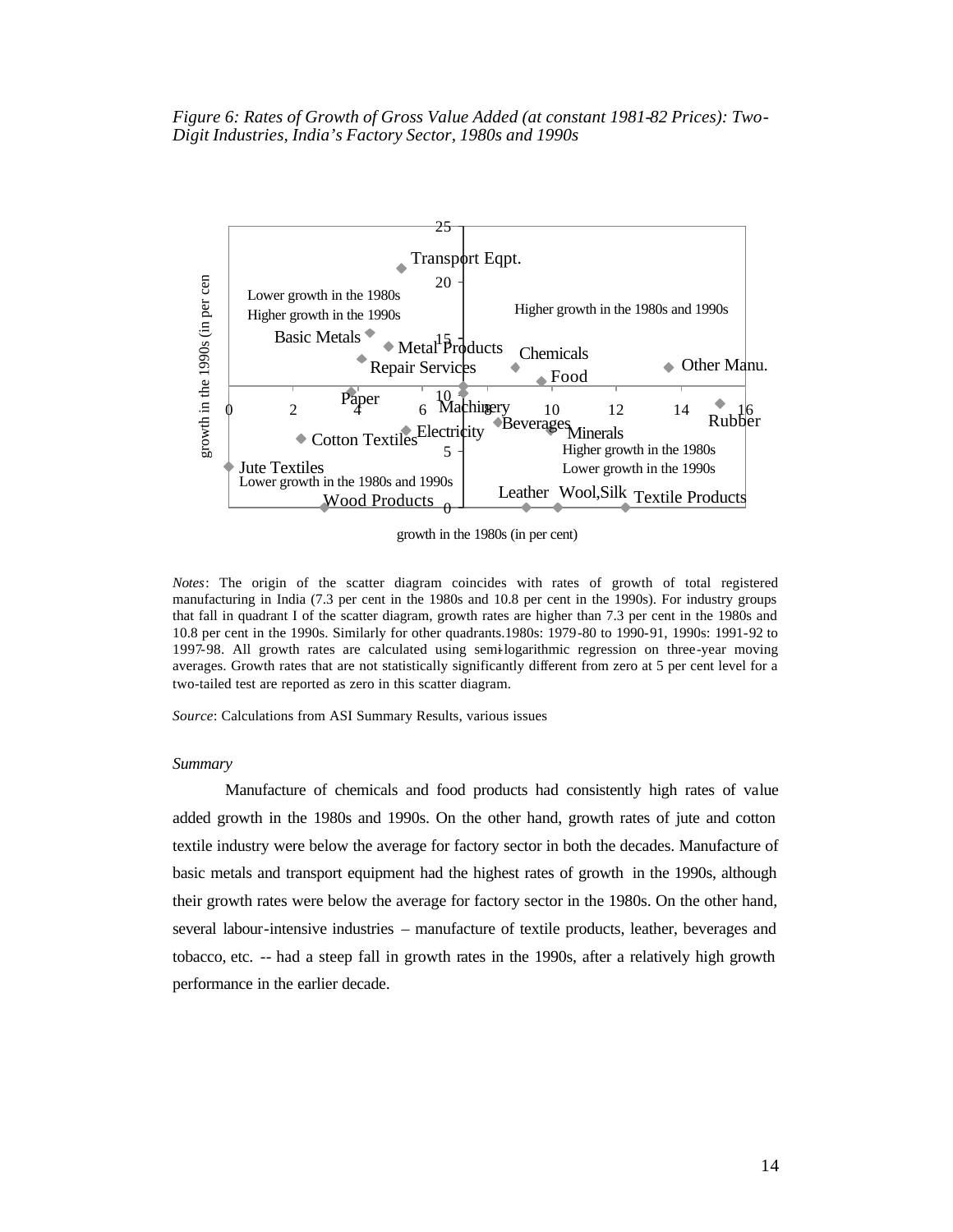### *3. Two -Digit Industries: Investment and Growth of Employment*

Investment and employment growth across industries in registered manufacturing in the 1980s and 1990s are discussed in this section (see Table 4). Investment is addition to fixed capital stock (at constant 1981-82 prices) in each year. The omission of data on unregistered manufacturing is a major draw back on the industry-wise pattern of employment generation we are presenting here.

### *Major Generators of Employment in the 1990s*

In the 1990s, the largest numbers of jobs were generated by the manufacture of chemicals  $(30)$  and food products  $(20-21)$  – the former a capital intensive and the latter a labour-intensive industry (see Table 4). Manufacture of textile products (26), repair of capital goods (39) and manufacture of beverages and tobacco (22) were the other labour-intensive industries that were major generators of employment in the 1990s. Electricity (40), and manufacture of rubber and petroleum (31) were two other capital-intensive industries, which recruited large number of employees in the 1990s.

## *Chemical and Food Products: High Employment Generation, High Investment, High Value Added Growth*

Manufacture of chemicals (30) and food products (20-21), the two industries that generated the largest number of new jobs in the 1990s, had consistently high rates of value added growth, and also had reasonably large shares of investment moving into them. Of the total manufacturing investment, chemicals (30) received shares of 13 per cent and 16 per cent respectively in the 1980s and 1990s. Food industry's share of the total investment was approximately 5 per cent in the two decades.

## *Several Labour-Intensive Industries: High Employment Generation, Low Investment, Low Value Added Growth*

Different from the above pattern are the growth experiences of the three labourintensive industries - manufacture of textile products (26), repair of capital goods (39) and manufacture of beverages and tobacco (22). These industries were the major generators of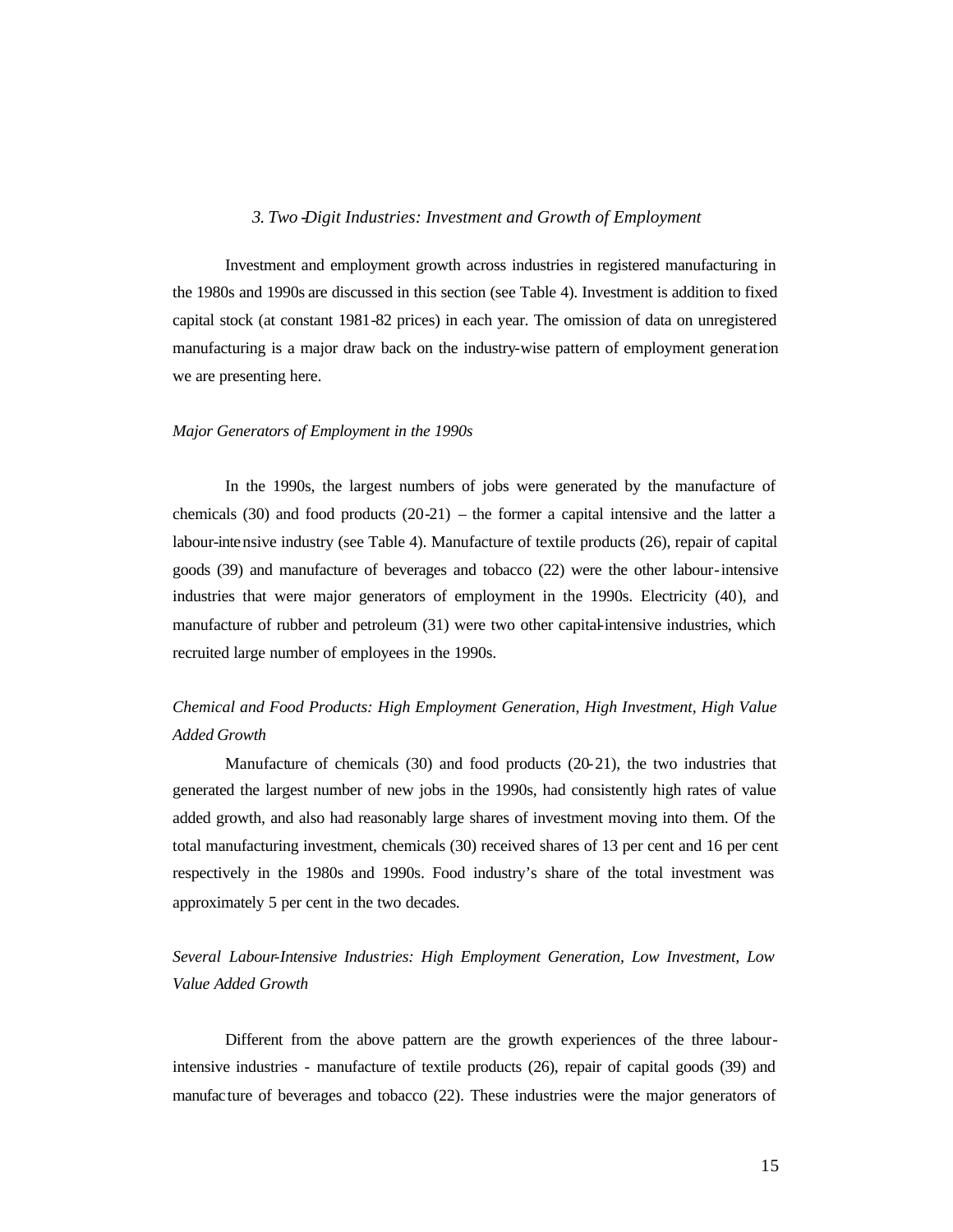employment in the 1990s, but the shares of investment into each of these industries were very low. Manufacture of textile products and beverages and tobacco had major downturn in value added growth in the 1990s. Manufacture of textile products (26) did not witness any significant value added growth in the 1990s but still generated 198,000 jobs. However, in the earlier decade, this industry had grown at over 12 per cent but gen erated only 66,000 jobs.

#### *Basic Metals: Low Employment Generation, High Investment, High Value Added Growth*

Contrastingly, manufacture of basic metals  $(33)$  – a capital-intensive industry, which had among the fastest rates of value added growth in the 1990s and received major shares of investment in the 1980s and 1990s – did not generate many jobs in the 1990s. This industry generated less number of jobs in the 1990s than in the 1980s, though growth in value added was much faster in the former decade. Similarly, manufacture of transport equipment did not generate many jobs in the 1990s, irrespective of the high rates of value added growth it achieved in the decade (see Table 4).

# *Job Losses in the 1980s: in Cotton Textiles, Jute Textiles, Repair Services Job Creation in the 1990s: in Textile Products, Repair of Capital Goods*

In the "jobless decade" of 1980s, 307,000 employees either lost their jobs or had to move out of factories and find employment in the unorganized sector, in India's cotton textile industry (23); 90,000 employees were similarly affected in repair services (97), 88,000 in jute industry (25) and 81,000 in food industry (20-21). In total, 503,000 factory jobs were lost in the 1980s. As against this, industries like electricity (40), manufacture of machinery (36-36), etc., which generated employment in this decade, could generate a total of only 987,000 new jobs (see Table 4).

Among the industries which considerably reduced their labour force in the 1980s – cotton textiles, jute textiles, repair services and food industry –, only food industry generated adequately large number of jobs in the 1990s to make up for the loss in the earlier decade. In cotton textiles (23), only 36,000 new jobs were created in the 1990s for the loss of 317,000 jobs in the 1980s. However, job losses in the earlier decade in cotton textiles and repair services were compensated to a certain extent in the 1990s, by a new set of related industries. Thus 198,000 new jobs were created in the manufacture of textile-products (26) in the 1990s. Similarly, for the loss of 90,000 jobs in repair services (97) in the 1980s, 155,000 new jobs were created in the repair of capital goods (39) in the 1990s. The former is mostly the repair of footwear, household appliances and two-wheelers while the latter is the repair of heavy industrial machinery (see Table 4).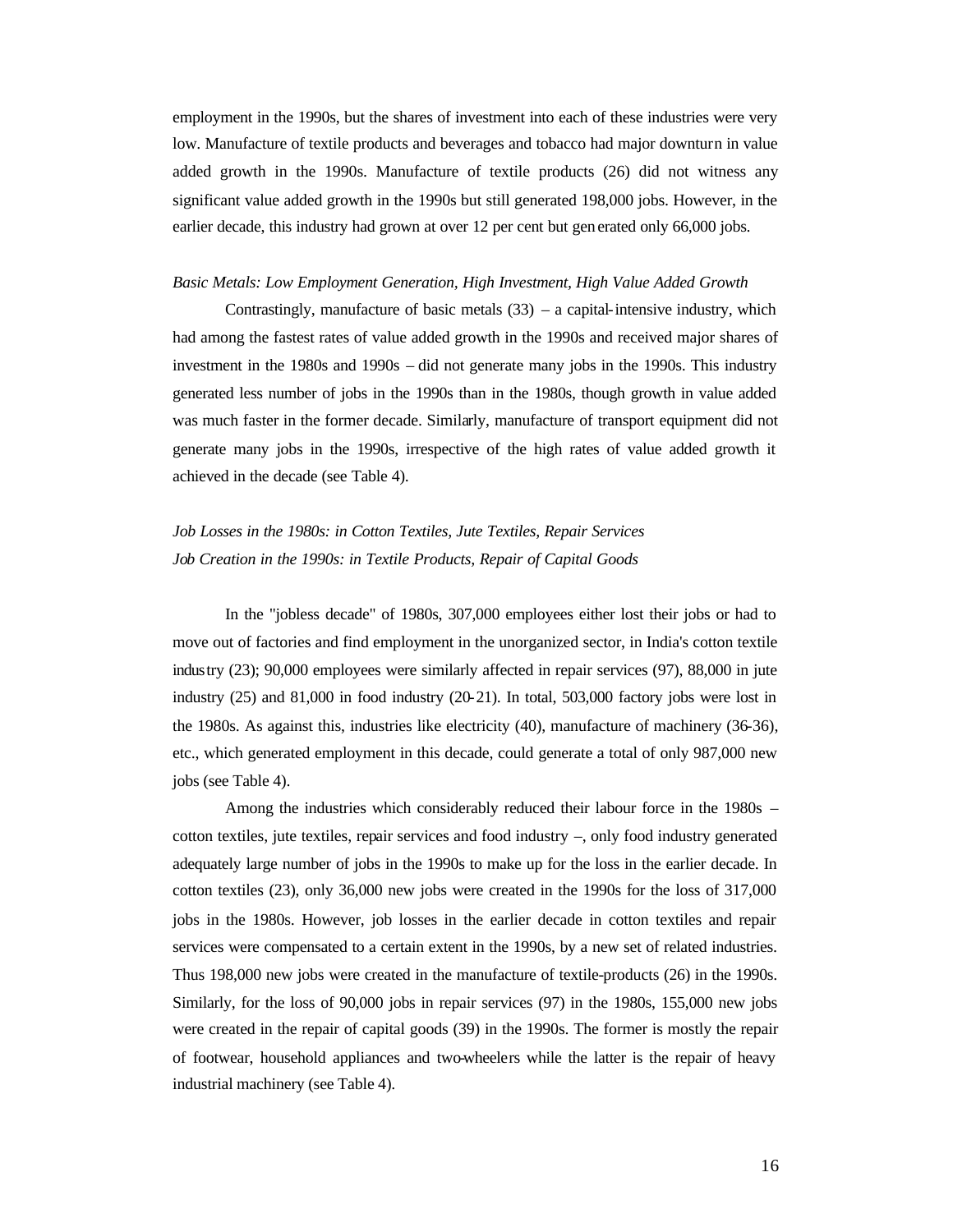### *Skewed Nature of Investment*

Manufacturing investment displayed similar industry-wise patterns in the 1980s and 1990s. In both the decades, the largest shares of investment moved into the manufacture of chemicals (30) and basic metals (33). On the other hand, very low shares of investment –of less than 0.5 per cent – moved into many of the labour intensive industries, particularly jute (25), wood products (27) and leather (29). Again, manufacture of textile products (26) and beverages and tobacco (22) –both among the major generators of employment in the 1990s and the former an export oriented industry- received only slightly over 1 per cent of total investment (see Table 4).

#### *Summary*

All the two-digit industries recruited new employees in the 1990s - unlike in the 1980s when several industries reduced the size of their labour force. Among the major generators of employment in this decade, a few industries were labour-intensive, and a few others, capital-intensive. Among the labour-intensive industries that were also major generators of employment, there were many, which received very low shares of total manufacturing investment and also had only slow growth in value added. On the other hand, a few capital-intensive industries, which received major shares of investment and also had high rates of value added growth, generated only very little employment.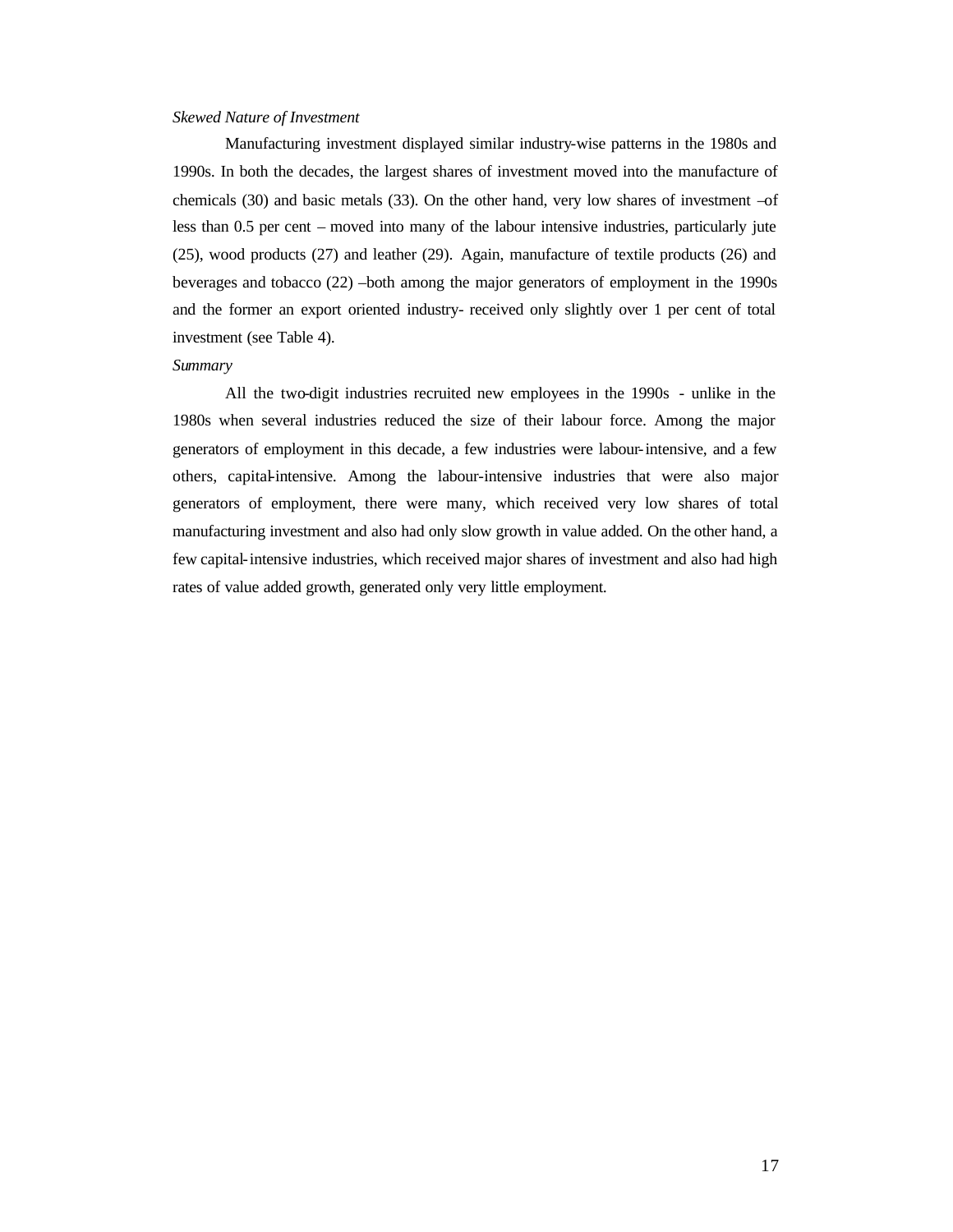| Increase in Employment             |                           |             | Share of Manufacturing Investment  |             |       |  |
|------------------------------------|---------------------------|-------------|------------------------------------|-------------|-------|--|
| Name of the Industry               | in actual<br>numbers '000 |             | Name of the Industry               | in per cent |       |  |
|                                    |                           | 1980s 1990s |                                    | 1980s       | 1990s |  |
| Food $(20-21)$                     | $-81$                     | 239         | Electricity (40)                   | 30.8        | 24.6  |  |
| Chemicals (30)                     | 56                        | 239         | Chemicals (30)                     | 13.2        | 16.2  |  |
| Electricity (40)                   | 185                       | 212         | Basic Metals and Alloys (33)       | 15.3        | 13.6  |  |
| Textile Products (26)              | 66                        | 198         | Machinery & Equipment (35-36)      | 6.8         | 6.2   |  |
| Repair of Capital Goods (39)       | $\overline{0}$            | 155         | Rubber, Petroleum (31)             | 5.1         | 5.8   |  |
| Beverages, Tobacco (22)            | 84                        | 112         | Food $(20-21)$                     | 5.0         | 5.5   |  |
| Rubber, Petroleum (31)             | 67                        | 99          | Non-metallic Mineral Products (32) | 5.3         | 5.2   |  |
| Transport Eqpt. (37)               | $-7$                      | 77          | Cotton Textiles (23)               | 3.7         | 5.1   |  |
| Wool, Silk (24)                    | 72                        | 61          | Transport Eqpt. (37)               | 3.8         | 4.2   |  |
| Other Manu. (38)                   | 19                        | 58          | Wool, Silk (24)                    | 3.2         | 4.1   |  |
| Metal Products and Parts (34)      | 23                        | 54          | Paper & Paper Products (28)        | 3.2         | 3.0   |  |
| Machinery & Equipment (35-36)      | 112                       | 53          | Metal Products and Parts (34)      | 1.2         | 1.6   |  |
| Paper & Paper Products (28)        | 10                        | 52          | Textile Products (26)              | 0.5         | 1.2   |  |
| Basic Metals and Alloys (33)       | 66                        | 44          | Beverages, Tobacco (22)            | 0.8         | 1.1   |  |
| Cotton Textiles (23)               | $-307$                    | 36          | Other Manu. (38)                   | 0.5         | 0.8   |  |
| Leather $(29)$                     | 43                        | 18          | Repair of Capital Goods (39)       | 0.0         | 0.4   |  |
| Jute $(25)$                        | -88                       | 15          | Leather (29)                       | 0.4         | 0.4   |  |
| Non-metallic Mineral Products (32) | 92                        | 12          | Wood Products (27)                 | 0.2         | 0.2   |  |
| Wood Products (27)                 | $-20$                     | 10          | Repair Services (97)               | 0.1         | 0.2   |  |
| Repair Services (97)               | $-90$                     | 3           | Jute $(25)$                        | 0.4         | 0.2   |  |
| Total (Factory sector)             | 484                       |             | 1763 Total (Factory sector)        | 100.0       | 100.0 |  |

*Table 4: Increase in Employment and Share of Total Manuf acturing Investment: Two-Digit Industries, Factory sector, 1980s and 1990s* 

*Notes*: 1980s: 1979-80 to 1990-91, 1990s: 19 91-92 to 1997-98. Investment is addition to fixed capital stock (at constant 1981-82 prices).

*Source*: Calculations from ASI Summary Results, various issues

## *4.Characteristics of Two-Digit Industries*

What are the characteristics of India's industries at a two-digit level? How much do capital intensity (fixed capital stock per employee), labour productivity (gross value added per employee) and emoluments per employee vary across industries and between the two threeyear time periods? Variation across industries, structure of each industry and variation between the two time periods are shown respectively in major columns I, II and III of Table 5.

## *Variation across Industries*

Capital intensity (or, conversely, labour intensity) varies widely across the differ ent two-digit industries (see Figure 7). In 1995-98, it was the lowest in jute textiles (25) and highest in the generation, transmission and distribution of electricity (40). If the average capital intensity in factory sector in 1995-98 were 100, it was as high as 208 in the manufacture of basic metals and only 13 in jute textiles (see Table 5, major column I). Value added by an employee in chemical industry was 2.35 times the value added in factory sector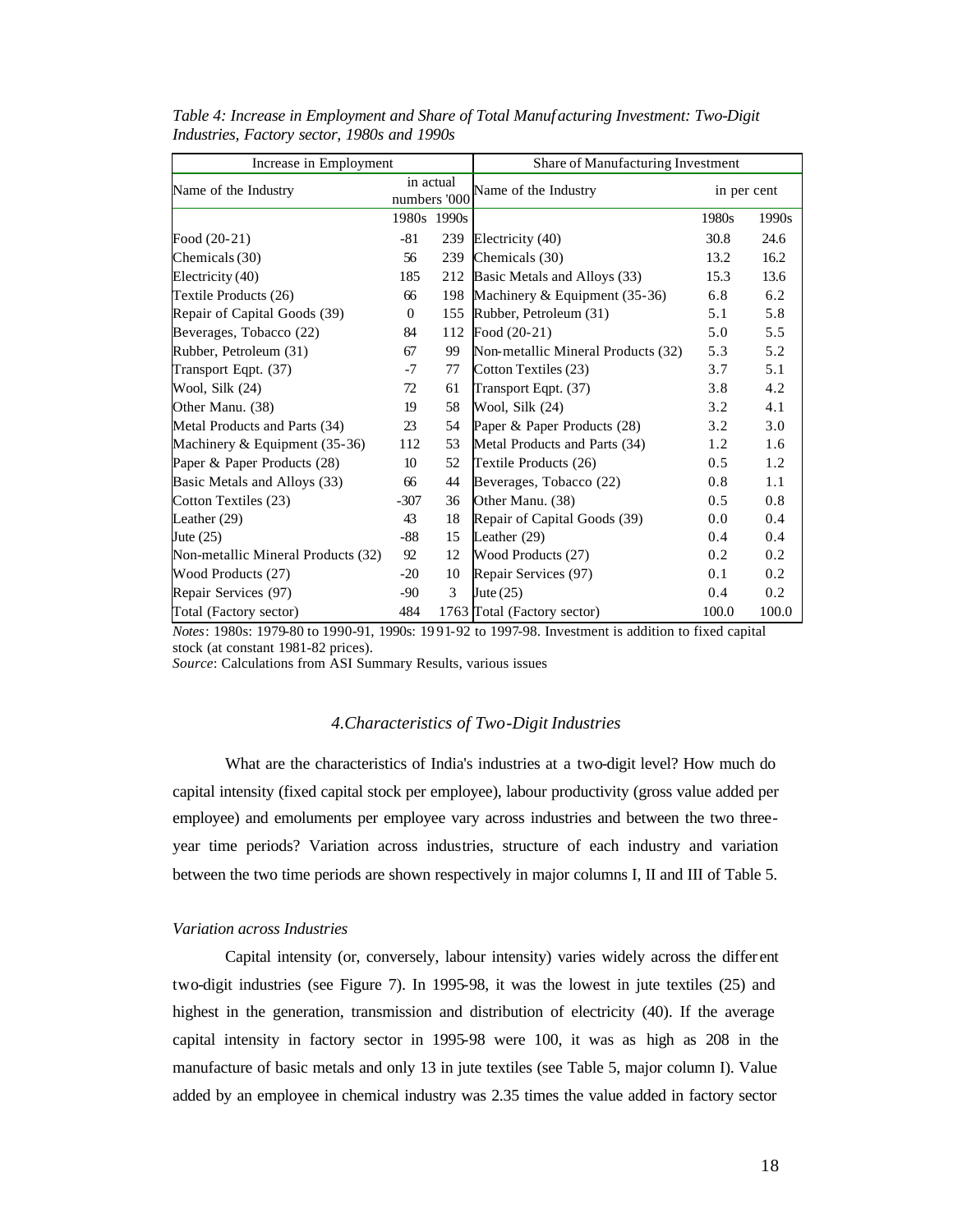on an average; it was only 0.18 times in jute textiles. An employee in chemical industry received 1.55 times the emoluments received by an average factory employee; an employee in beverages and tobacco industry received only 0.25 times. Labour productivity, capital intensity and emoluments per employee are above the factory sector average in the manufacture of chemicals (30), rubber and petroleum (31) and basic metals (33). Industries, which have relatively higher levels of capital intensity, have higher levels of labour productivity as well. Employees are also paid better in these industries (see Table 5, major column I).

*Figure 7: Capital Intensity Across Industries in India's Factory Sector, 1995-98: Three-Year Averages, in Rupees Thousand at Constant 1981-82 Prices*



*Source*: Calculations from ASI Summary Results, various issues

## *An Average Factory Employee: in Different Industries*

If the average employee in each industry were made available a fixed capital stock of Rs. 100, value added by him would be Rs. 43 in textile products and Rs. 31 in the manufacture of machinery but only Rs. 11 in the manufacture of basic metals and Rs. 15 in cotton textiles (see Table 5, major column II). Clearly, capital requirement per unit of value added is much higher in the latter set of industries. Not all labour intensive industries have lower capital requirement per unit of value added. An example is cotton textiles, whose relatively low levels of value added per unit of fixed capital stock is an indication, most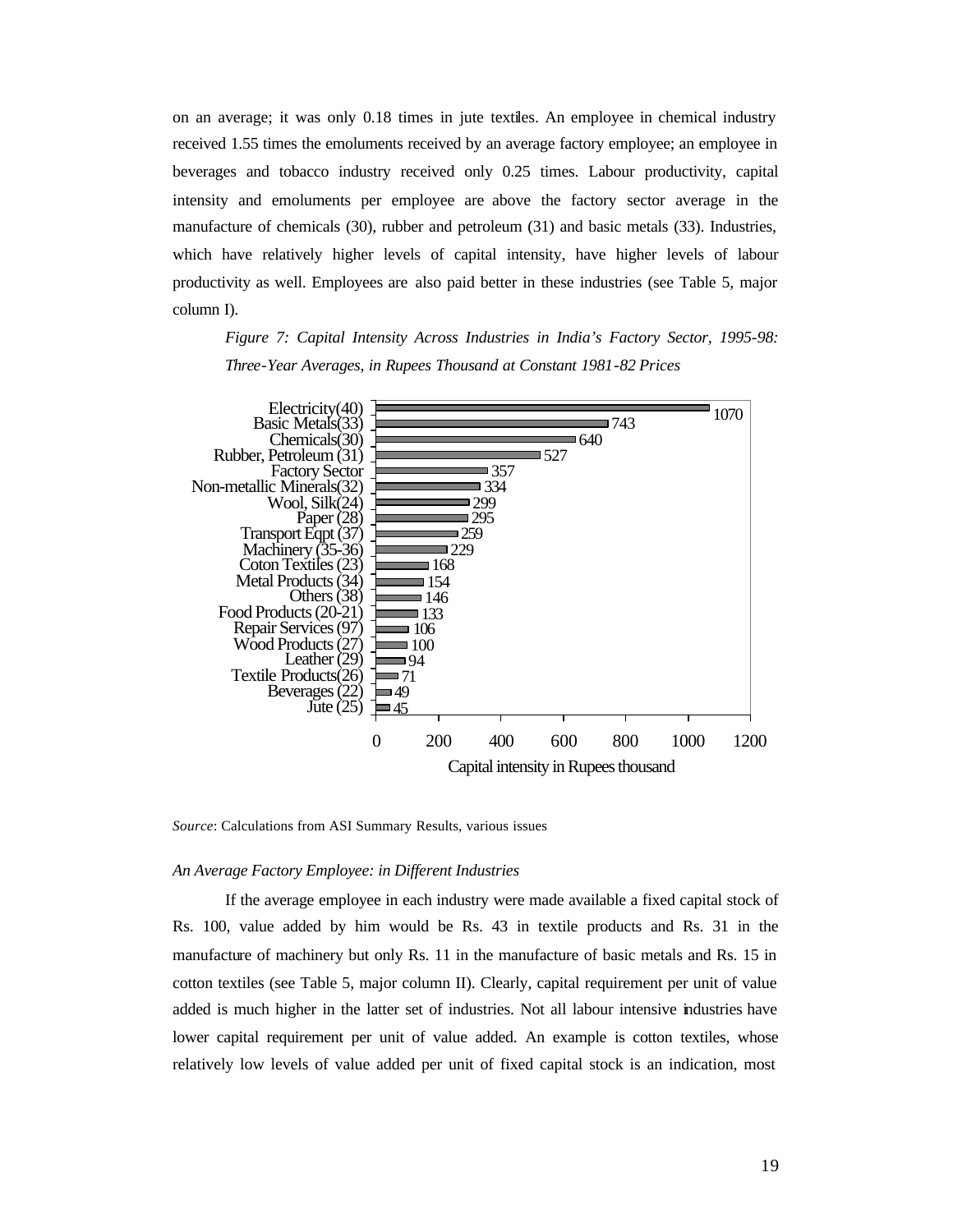likely, of poor capital utilization. The contrast between cotton textiles and manufacture of textile products – the latter having a much better capital utilization- may be noted here.

Emoluments received and value added by an employee in cotton (23) and jute (25) textiles are lower than the factory sector average (see Table 5, major column I). But employees in these industries obtain larger shares of value added, which is probably an indication of the bargaining strength of trade unions in these industries. In jute industry, if fixed capital stock per employee is Rs. 100, value added by the employee is Rs. 23, and emoluments received by him is Rs. 20 (see Table 5, major column II). On the other hand, in a capital-intensive industry like manufacture of basic metals (33), an average employee received emoluments of Rs.3 and added value of Rs.11 for every Rs.100 of fixed capital stock invested. An employee in the manufacture of chemical products – another capital-intensive industry having the best growth performance in the past two decades - received only slightly higher emoluments (Rs.4), but added much higher value (Rs.21) compared to a similar employee in the manufacture of basic metals (see Table 5, major column II).

## *The Changes: Between 1979-82 and 1995-98*

The highest increase in capital intensity occurred in the manufacture of non-metallic mineral products (32) and cotton textiles (23) (see Table 5, major column III). In cotton textiles this has not led to a corresponding increase in labour productivity; the increase in labour productivity in this industry was among the lowest. There was significant increase in labour productivity in the manufacture of food products (20-21), transport equipment (37), rubber (31) and chemicals (30). In these industries, emoluments received by an employee too increased simultaneously. Employees in food industry had among the highest increase in emoluments (see Table 5, major column II).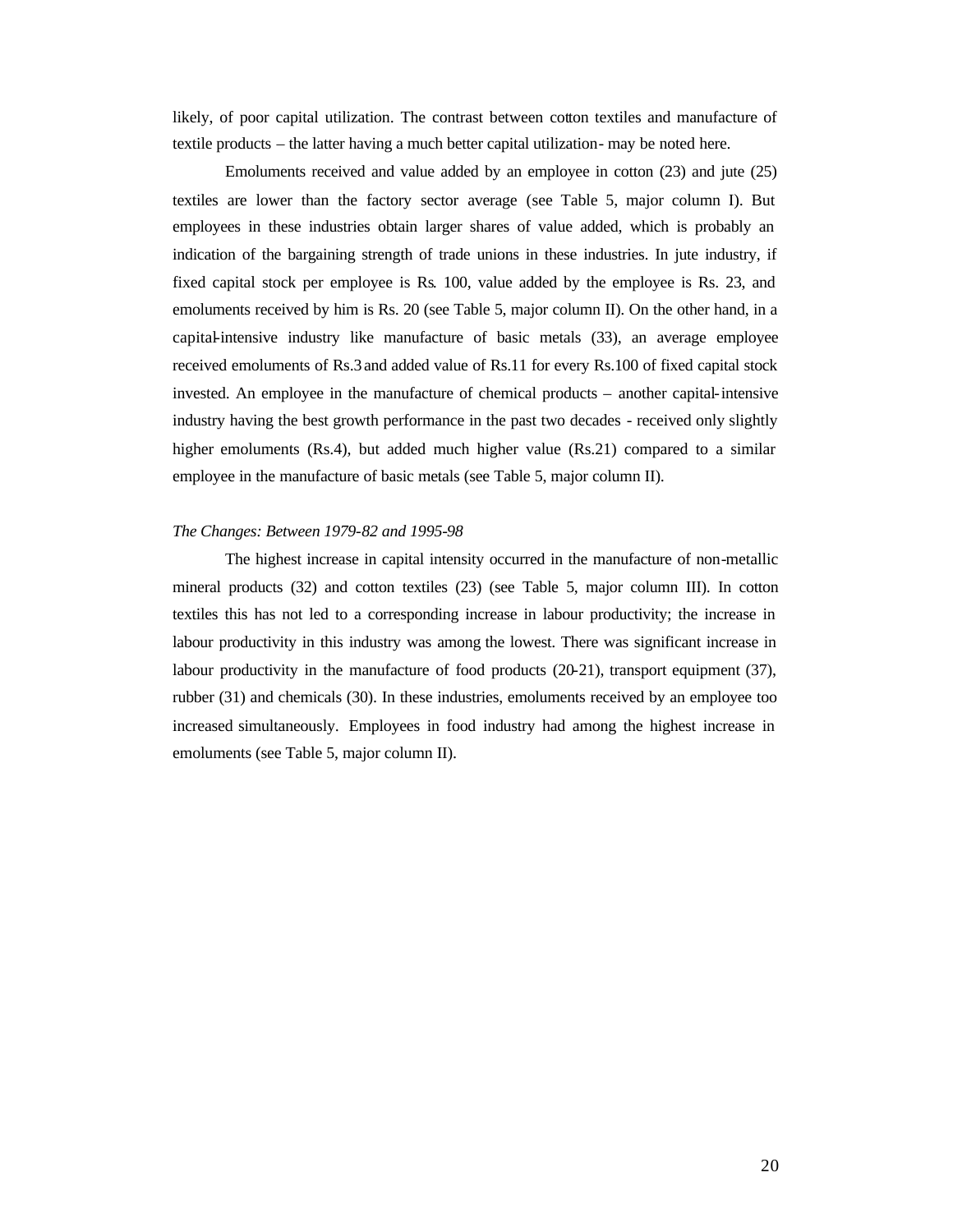|                           |                     | I                    |                            |             | $_{\rm II}$           |                |               | Ш   |      |
|---------------------------|---------------------|----------------------|----------------------------|-------------|-----------------------|----------------|---------------|-----|------|
|                           | Differences between |                      | Structure of each Industry |             | Increase over 1979-82 |                |               |     |      |
|                           | Industries          |                      |                            |             |                       |                |               |     |      |
|                           |                     | Manufacturing $=100$ |                            | $CAP = 100$ |                       |                | $1979-82=100$ |     |      |
|                           | CAP                 | VA                   | <b>EMOL</b>                | CAP         | VA                    | <b>EMOL</b>    | CAP           | VA  | EMOL |
| Food Products (20-21)     | 37                  | 55                   | 59                         | 100         | 24                    | $\tau$         | 400           | 388 | 276  |
| Beverages (22)            | 14                  | 28                   | 25                         | 100         | 33                    | 8              | 437           | 245 | 133  |
| Cotton Textiles (23)      | 47                  | 44                   | 70                         | 100         | 15                    | 7              | 505           | 179 | 138  |
| Jute Textiles (25)        | 13                  | 18                   | 56                         | 100         | 23                    | 20             | 358           | 109 | 133  |
| Textile Products (26)     | 20                  | 52                   | 52                         | 100         | 43                    | 12             | 245           | 225 | 144  |
| Wood Products (27)        | 28                  | 24                   | 29                         | 100         | 14                    | 5              | 405           | 131 | 100  |
| Paper Products (28)       | 83                  | 65                   | 86                         | 100         | 13                    | 5              | 337           | 189 | 149  |
| Leather $(29)$            | 26                  | 54                   | 64                         | 100         | 33                    | 11             | 224           | 232 | 144  |
| Chemicals (30)            | 179                 | 235                  | 155                        | 100         | 21                    | $\overline{4}$ | 251           | 311 | 189  |
| Rubber, Petroleum (31)    | 147                 | 226                  | 142                        | 100         | 25                    | 4              | 273           | 322 | 208  |
| Non-met. Mineral Pr. (32) | 94                  | 77                   | 65                         | 100         | 13                    | 3              | 555           | 293 | 158  |
| Basic Metals (33)         | 208                 | 144                  | 121                        | 100         | 11                    | 3              | 305           | 260 | 148  |
| <b>Metal Products</b>     | 43                  | 63                   | 80                         | 100         | 23                    | 8              | 356           | 175 | 143  |
| Machinery (35-36)         | 64                  | 125                  | 141                        | 100         | 31                    | 10             | 324           | 256 | 190  |
| Transport Eqpt. (37)      | 73                  | 136                  | 163                        | 100         | 30                    | 10             | 260           | 332 | 207  |
| Other Manu. (38)          | 41                  | 158                  | 170                        | 100         | 62                    | 19             | 280           | 464 | 311  |
| Electricity (40)          | 300                 | 116                  | 112                        | 100         | 6                     | $\overline{c}$ | 182           | 239 | 178  |
| Factory sector            | 100                 | 100                  | 100                        | 100         | 16                    | 4              | 278           | 283 | 185  |

*Table 5: Characteristics of Two-Digit Industries in India: Indices of Capital Intensity (CAP), Labour Productivity (VA) and Emoluments Received per Employee (EMOL), 1995-98*

*Notes:* CAP is fixed capital stock per employee; VA is gross value added per employee. All value figures are at constant 1981 -82 Rupees.

*Source*: Calculations from ASI Summary Results, various issues

## *IV. REGION-WISE ASPECTS OF REGISTERED MANUFACTURING*

## *1. Regional Composition of Indian Manufacturing*

Indian states differ greatly in the size of their manufacturing sectors, and in the composition of their manufacturing output. Table 6 shows the shares in total value added and major industrial output of 17 major states. The 17 states, which together accounted for 96.3 per cent of the total value added by India's factory sector in 1995-98, are categorized into 6 groups – North, North-West, South, West, East and Central-East (see Table 6).

## *Western and Southern states: The Leading Industrial Regions*

The two western states of Maharashtra and Gujarat constitute the leading industrial region in India. These states together account for approximately  $1/3<sup>d</sup>$  of India's manufacturing value added. Chemicals and related products are the major manufacturing output of this region. The combined shares of chemicals, rubber and petroleum (30 and 31) in the manufacturing sectors of Maharashtra and Gujarat were as high as 33.8 per cent and 57.5 per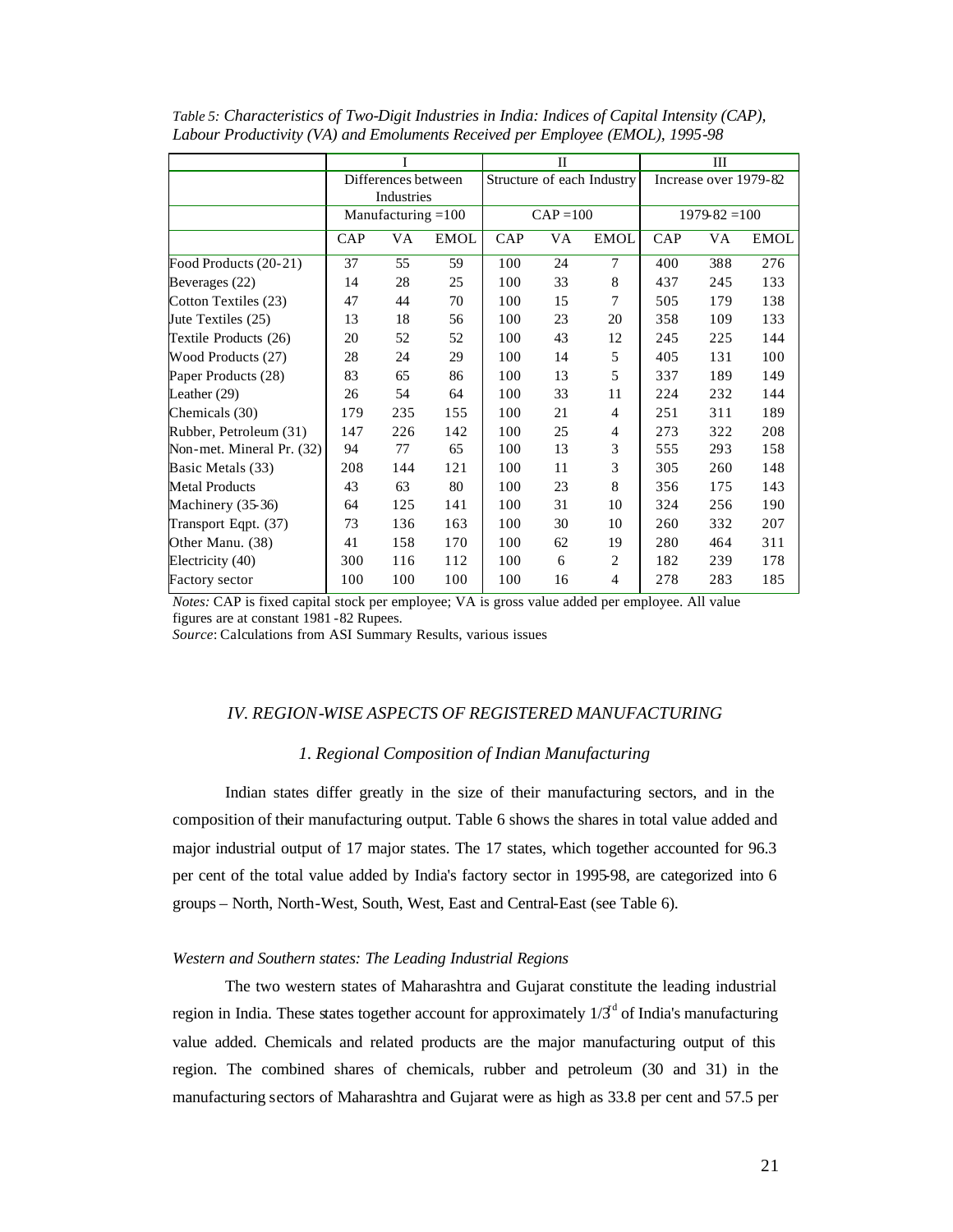cent respectively in 1995-98. The southern region comes next in importance in Indian manufacturing; the four southern states together had a share of almost a quarter of the country's manufacturing value added. The size of manufacturing sectors varied among these four states: from large in Tamil Nadu, to medium in Andhra Pradesh and Karnataka, and to small in Kerala. Unlike in the two western states, the major industrial activity in this region is the manufacture of machinery and transport equipment or metals and mineral based products (there is a close association between the two categories of industries mentioned). An exception is Kerala - whose share in India is small and that too falling –, which produces chemical and related products.

#### *Eastern States: Declining in Importance*

The three eastern states, West Bengal, Bihar and Assam lost their relative importance in Indian manufacturing, considerably, in the two decades under study. The combined share of these states in the country's total manufacturing value added fell from 17 to 10.8 percent; the share of West Bengal shrunk by half, from 9.8 per cent to 5.3 percent. Like in the southern states – and unlike in the western states – manufacturing sectors of the eastern states too are oriented to the production of machinery and transport equipment or metals and mineral based products.

### *Central-East and North-West: Increasing in Importance*

Metals and mineral based products are the major manufacturing output from both Madhya Pradesh and Orissa. But unlike the eastern states, both these states have increased their shares in India's total manufacturing value added.

Among the four states -Uttar Pradesh, Haryana, Punjab and Rajasthan - only Punjab had a decline, and that too marginal, in their respective shares in India's manufacturing. The combined share of these four states increased from 16.7 per cent to 18.9 per cent. Major manufacturing output is chemicals and allied products in Uttar Pradesh; machinery and transport equipment in Haryana and Punjab; and textiles and related products in Rajasthan. The manufacturing sectors in the northern most states of Himachal Pradesh and Jammu and Kashmir are extremely small in size.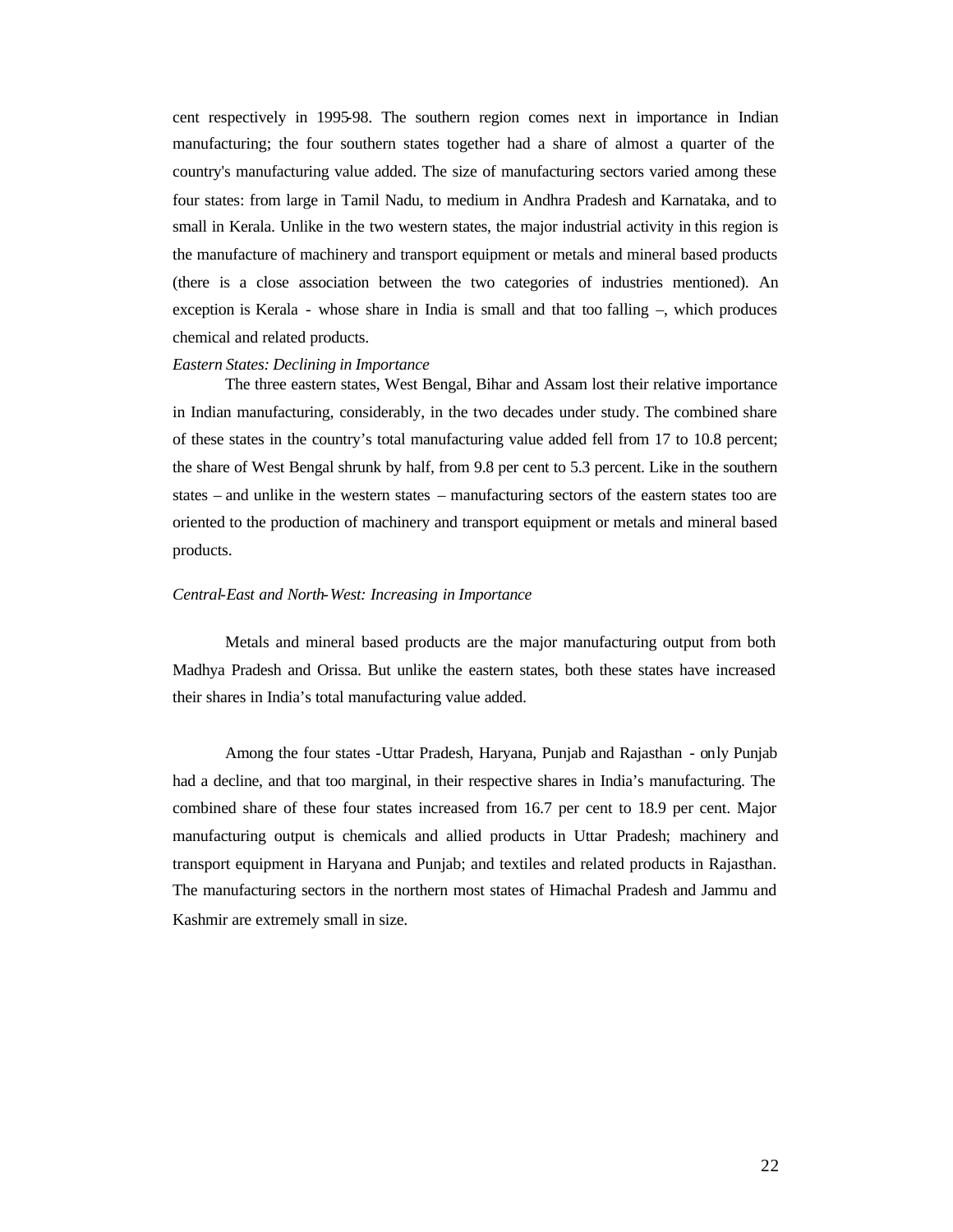|                          |                      |         | Size of Manufacturing<br>Sector                                                 | <b>Composition of Manufacturing Output</b> |                                                                                                       |  |
|--------------------------|----------------------|---------|---------------------------------------------------------------------------------|--------------------------------------------|-------------------------------------------------------------------------------------------------------|--|
|                          |                      |         | Share (in per cent) in<br>India's Total<br>Manufacturing (Gross)<br>Value Added | Major Industry<br>Category                 | Share (in per cent) of this<br>Category in Total<br>Manufacturing (Gross)<br>Value Added by the State |  |
|                          |                      | 1979-82 | 1995-98                                                                         | 1995-98                                    | 1995-98                                                                                               |  |
| 1                        | Maharashtra          | 23.5    | 21.9                                                                            | Chemicals                                  | 33.8                                                                                                  |  |
| $\overline{c}$           | Gujarat              | 9.4     | 11.8                                                                            | Chemicals                                  | 57.5                                                                                                  |  |
|                          | West                 | 32.9    | 33.7                                                                            |                                            |                                                                                                       |  |
| 3                        | Tamil Nadu           | 9.9     | 9.7                                                                             | Machinery                                  | 24.4                                                                                                  |  |
| $\overline{\mathcal{A}}$ | Andhra Pradesh       | 5.0     | 6.9                                                                             | Metals                                     | 26.3                                                                                                  |  |
| 5                        | Karnataka            | 5.0     | 5.5                                                                             | Machinery                                  | 31.2                                                                                                  |  |
| 6                        | Kerala               | 3.1     | 2.0                                                                             | Chemicals                                  | 39.8                                                                                                  |  |
|                          | <b>South</b>         | 23.0    | 24.0                                                                            |                                            |                                                                                                       |  |
| 7                        | <b>Uttar Pradesh</b> | 7.6     | 9.1                                                                             | Chemicals                                  | 24.4                                                                                                  |  |
| $\bf 8$                  | Haryana              | 3.0     | 3.4                                                                             | Machinery                                  | 59.3                                                                                                  |  |
| 9                        | Punjab               | 3.3     | 3.2                                                                             | Machinery                                  | 21.3                                                                                                  |  |
| 10                       | Rajasthan            | 2.9     | 3.1                                                                             | <b>Textiles</b>                            | 21.8                                                                                                  |  |
|                          | <b>North-West</b>    | 16.7    | 18.9                                                                            |                                            |                                                                                                       |  |
| 11                       | West Bengal          | 9.8     | 5.3                                                                             | Machinery                                  | 19.9                                                                                                  |  |
| 12                       | Bihar                | 6.1     | 4.7                                                                             | Metals                                     | 52.2                                                                                                  |  |
| 13                       | Assam                | 1.2     | 0.8                                                                             | Chemicals                                  | 43.5                                                                                                  |  |
|                          | East                 | 17.0    | 10.8                                                                            |                                            |                                                                                                       |  |
| 14                       | Madhya Pradesh       | 5.0     | 6.0                                                                             | Metals                                     | 38.5                                                                                                  |  |
| 15                       | Orissa               | 1.9     | 2.1                                                                             | Metals                                     | 35.7                                                                                                  |  |
|                          | <b>Central-East</b>  | 6.9     | 8.1                                                                             |                                            |                                                                                                       |  |
| 16                       | Himachal Pradesh     | 0.6     | 0.7                                                                             | <b>Textiles</b>                            | 28.1                                                                                                  |  |
| 17                       | Jammu & Kashmir      | 0.2     | 0.1                                                                             | Metals                                     | 17.3                                                                                                  |  |
|                          | <b>North</b>         | 0.8     | 0.8                                                                             |                                            |                                                                                                       |  |
| $1 - 17$                 |                      | 97.3    | 96.3                                                                            |                                            |                                                                                                       |  |
|                          | India                | 100     | 100                                                                             | Chemicals                                  | 26.1                                                                                                  |  |

*Table 6: Manufacturing Sectors of Indian States: Size and Composition of Output, Factory Sector, 1979-82 and 1995-98* 

*Notes*: All shares are three-year averages in percent. "Chemicals" is the industrial category that refers to industry groups 30 and 31 combined. Similarly "Textiles" refers to industry groups 23, 24, 25 and 26; "Machinery" to the groups 35 -36 and 37; "Metals" to the groups 32, 33 and 34; "Food" to the groups 20-21 and 22; "Wood, Leather and Paper" to the groups 27,28 and 29; "Others" to the groups 38,39,40,41,42,74 and 97. The category, "Others", was not considered in the choice of major industrial category. *Source*: Calculations from ASI Summary Results, various issues

*2. Location of India's Two -Digit Industries*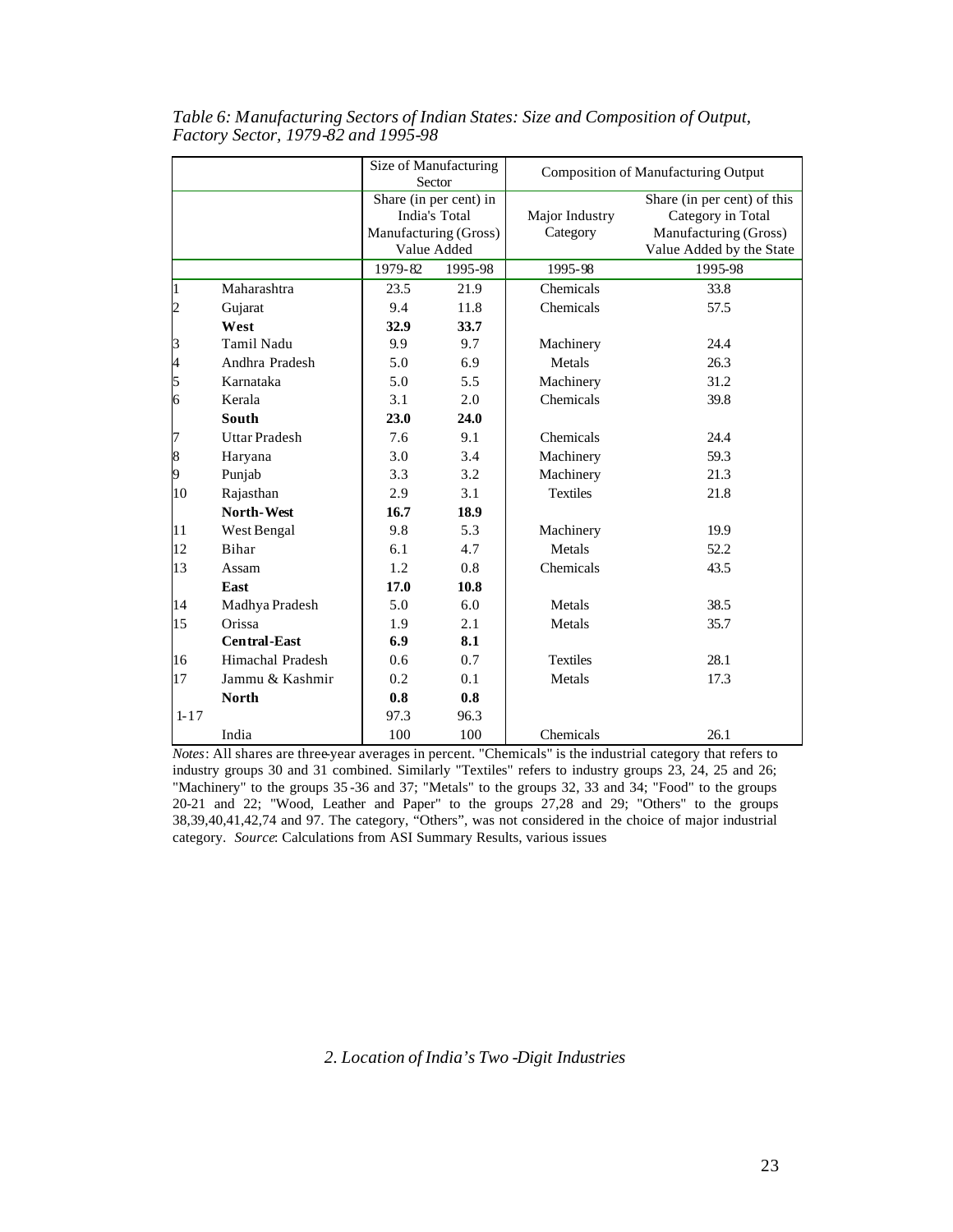|                                                           |         | West | South | North-West | East | Central-<br>East | North | India |
|-----------------------------------------------------------|---------|------|-------|------------|------|------------------|-------|-------|
| Food<br>Products                                          | 1979-82 | 23.8 | 28.9  | 24.9       | 16.3 | 2.7              | 0.2   | 100   |
| $(20-21)$                                                 | 1995-98 | 26.1 | 30.9  | 26.1       | 8.6  | 5.6              | 0.5   | 100   |
| Cotton<br><b>Textiles</b>                                 | 1979-82 | 50.4 | 24.9  | 12.3       | 4.6  | 5.6              | 0.0   | 100   |
| (23)                                                      | 1995-98 | 26.4 | 46.6  | 12.6       | 3.3  | 8.3              | 1.1   | 100   |
| Chemicals                                                 | 1979-82 | 56.0 | 21.0  | 9.9        | 6.6  | 2.9              | 0.5   | 100   |
| (30)                                                      | 1995-98 | 60.3 | 16.2  | 12.8       | 2.6  | 3.5              | 0.4   | 100   |
| Rubber,<br>Petroleum                                      | 1979-82 | 35.3 | 20.0  | 14.8       | 28.6 | 0.3              | 0.1   | 100   |
| (31)                                                      | 1995-98 | 40.1 | 23.1  | 15.4       | 11.6 | 3.7              | 0.3   | 100   |
| <b>Basic</b><br>Metals $&$                                | 1979-82 | 16.0 | 11.0  | 11.1       | 35.6 | 24.7             | 0.1   | 100   |
| Alloys (33) 1995-98                                       |         | 16.5 | 18.0  | 10.8       | 29.2 | 24.2             | 0.2   | 100   |
| Machinery                                                 | 1979-82 | 35.0 | 27.1  | 17.3       | 10.0 | 4.6              | 0.2   | 100   |
| $(35-36)$                                                 | 1995-98 | 34.9 | 29.6  | 20.4       | 6.5  | 4.0              | 0.9   | 100   |
| $\overline{\text{Man}}$ ufactur <sub>1979-82</sub><br>ing |         | 32.9 | 23.0  | 16.7       | 17.0 | 6.9              | 0.8   | 100   |
| (Factory)<br>sector)                                      | 1995-98 | 33.7 | 24.0  | 18.9       | 10.8 | 8.1              | 0.8   | 100   |

*Table 7: Share of Different Regions in Gross Value Added by Selected Two -Digit industries: India's Factory Sector, Three-Year Averages, 1979 -82 and 1995 -98*

*Note:* see Table 6 for states under each region

*Source*: Calculations from ASI Summary Results, various issues

## *Chemical Industries Concentrated in the West; Textiles Shifting to the South; Basic Metals Located in the East; Machinery, in the West and South; and Food Products Rather Dispersed*

This sub-section discusses location of selected two-digit industries in India. There is heavy regional concentration in India's chemical industry. In the manufacture of chemicals (30), the two western states had a combined share of 56 per cent in 1979-82 and an even larger 60.3 per cent in 1995-98. Similarly, in the manufacture of rubber, coal and petroleum (31), these two states had shares of 35.3 per cent and 40.1 per cent respectively at the two time points.

There is regional concentration in cotton textile industry as well, but the region of concentration changed in this industry during the two decades. In 1979-82, the western states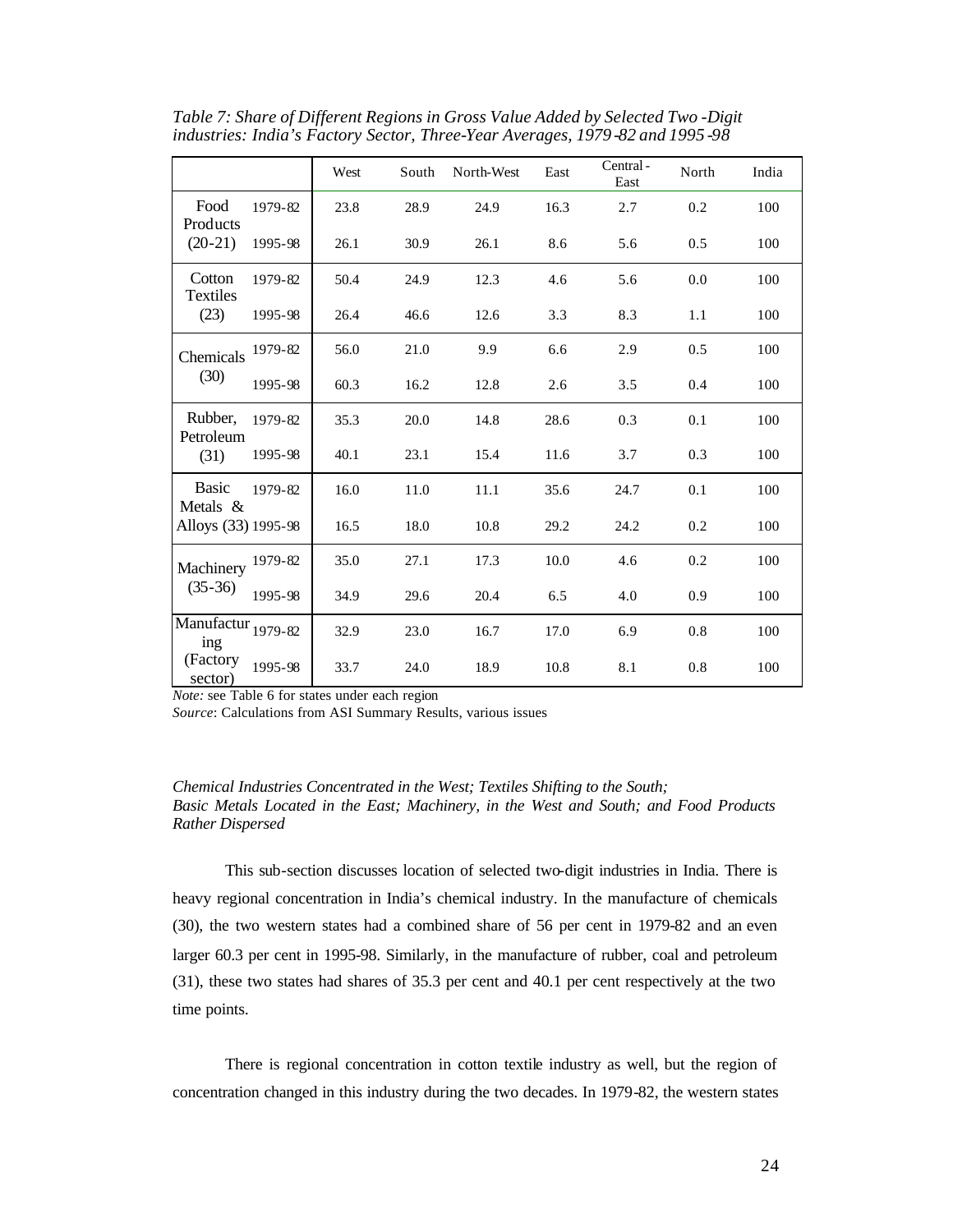had a combined share of 50 per cent and the southern states' share was only 25 per cent. By 1995-98, the balance tilted with the southern states having a share of 46.6 per cent and the western states, having a share of 26.4 per cent. The major regional shift of cotton textile industry has taken place between Maharashtra and Tamil Nadu. In the manufacture of basic metals and alloys (33), the eastern region, particularly Bihar, and the central-eastern region, particularly Madhya Pradesh, continue to be the major producers.

In the manufacture of machinery, the western states, partcularly Maharashtra, and the southern states, particularly Tamil Nadu and Karnataka, are major producers. Manufacture of food products (20-21) is relatively more dispersed across all the regions in the country (see Table 7).

# *3. Manufacturing Growth, Investment and Increase in Employment across Indian States Variation in Growth Rates across Indian States: Wider in the 1990s*

Gross value added by India's registered manufacturing or factory sector grew at the rates of 7.3 per cent and 10.8 per cent respectively in the 1980s and 1990s. Variation in growth rates across Indian states was much higher in the 1990s compared to the previous decade (see Figure 8). In the 1990s, Haryana, Gujarat and Andhra Pradesh had the highest growth rates among Indian states; their growth rates were respectively 21 per cent, 16 per cent and 13 per cent. At the same time, during the same decade, Assam and Bihar did not have statistically significant growth. In the 1980s, all Indian states except West Bengal had rates of growth higher than 6 per cent. West Bengal's factory sector grew at a rate of only 1.6 per cent in the 1980s, but at a much faster 7.7 per cent in the 1990s. Assam, on the other hand, had the highest growth rates among Indian states in the 1980s, but no statistically significant growth in the 1990s. The other states that had a fall in growth rates in the 1990s are Bihar, and, to a lesser extent, Orissa and Punjab.

Rates of manufacturing growth in Madhya Pradesh were above the Indian average in the 1980s and 1990s; these rates were very close to but below the Indian average in the case of Maharshtra. Gujarat, Uttar Pradesh, Tamil Nadu and Andhra Pradesh are the other major regions, which had high rates of manufacturing growth in the 1980s and 1990s.

## *Maharashtra and Gujarat: Major Investment Destinations*

In the 1990s, the combined share of the two western states of Maharashtara and Gujarat in the total manufacturing investment in India was as high as 34.6 per cent; higher than the 27.9 per cent these two states together received in the 1980s (see Table 8). Uttar Pradesh, Tamil Nadu, Andhra Pradesh and Karnataka were the other regions to which relatively large shares of manufacturing investment were directed in the 1980s and 1990s. The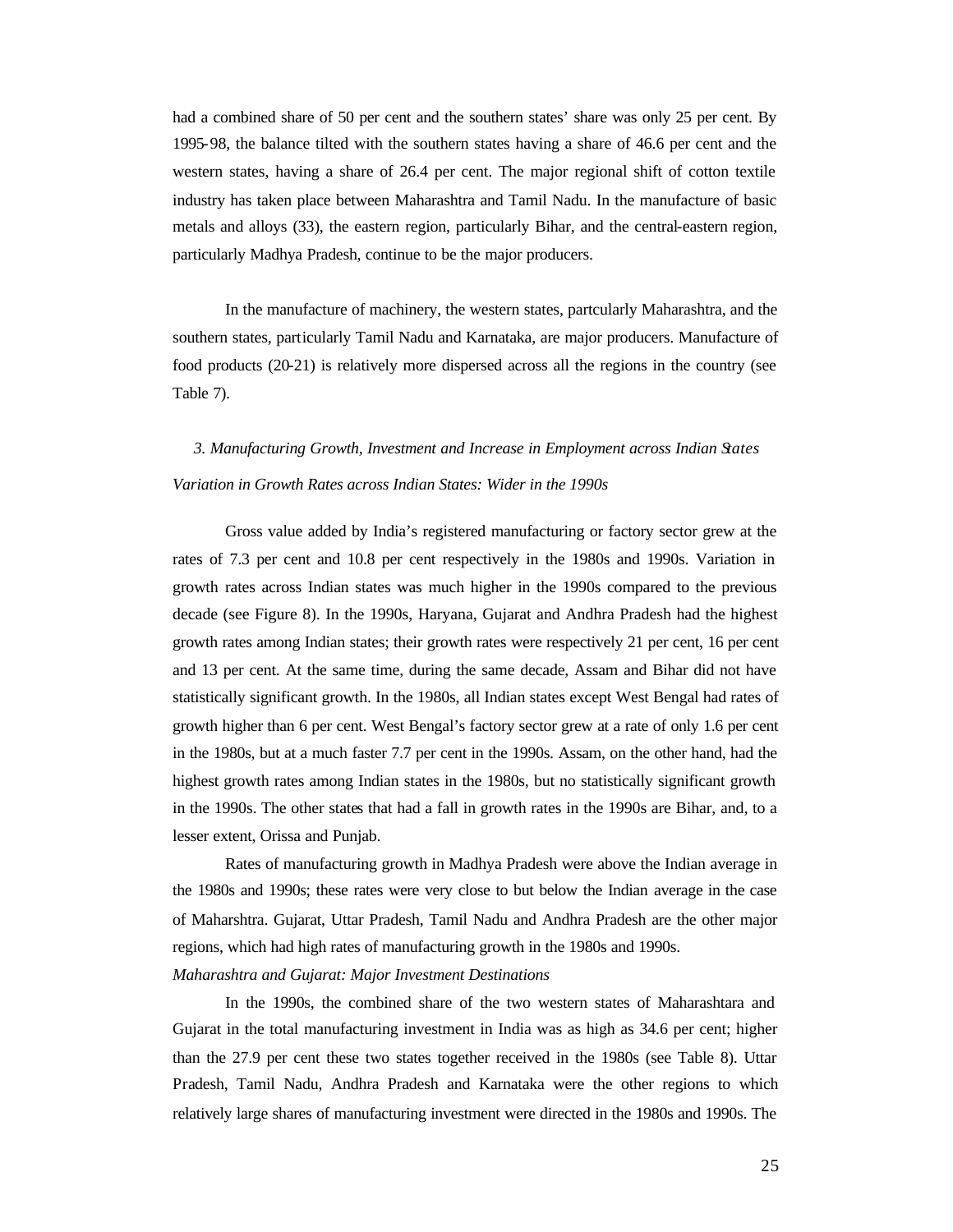states of Jammu and Kashmir, Himachal Pradesh, Assam and Kerala received very low shares of manufacturing investment (see Table 8).

### *Employment Losses in the 1980s, Employment Gains in the 1990s: State-wise*

In the 1980s, major downsizing of manufacturing employment took place in West Bengal, Maharashtara, and, to a lesser extent, in Gujarat, Assam, Kerala and Jammu and Kashmir. 177,000 factory employees lost their jobs in West Bengal and 100,000 employees lost jobs in Maharashtra. Except West Bengal, all the states in which jobs were lost in the 1980s, made up for those losses in the 1990s. Even in West Bengal, 91,000 new jobs were created, although it was not large enough to make up for the loss in the previous decade. However, manufacturing jobs were lost in Bihar and Uttar Pradesh in the 1990s.

*High Employment Generation in Andhra Pradesh and Tamil Nadu, Low Employment Generation in Uttar Pradesh*

Even in the "jobless decade" of 1980s, considerably large numbers of jobs were created in Tamil Nadu, Punjab, Andhra Pradesh and Madhya Pradesh. Andhra Pradesh and Tamil Nadu, in that order, added the maximum number of new jobs in the 1990s. Approximately  $1/3<sup>rd</sup>$  of the total number of new jobs generated in the 1980s and 1990s were in these two states combined. On the other hand, Uttar Pradesh, although being a major investment destination in India for the entire period, generated only very few jobs in the 1980s, and, even worse, lost jobs in the 1990s (see Table 8).

*Figure 8: Growth of Manufacturing Gross Value Added (at constant 1981-82 prices) across Indian States: Factory Sector, 1980s and 1990s*



*Notes:* 1980s: 1979-80 to 1990-91, 1990s: 1991-92 to 1997-98. All growth rates are calculated using semi-logarithmic regression on three-year moving averages. Growth rates that are not statistically significantly different from zero at 5 per cent level for a two-tailed test are reported as zero in this figure.

*Source*: ASI Summary Results, Various Issues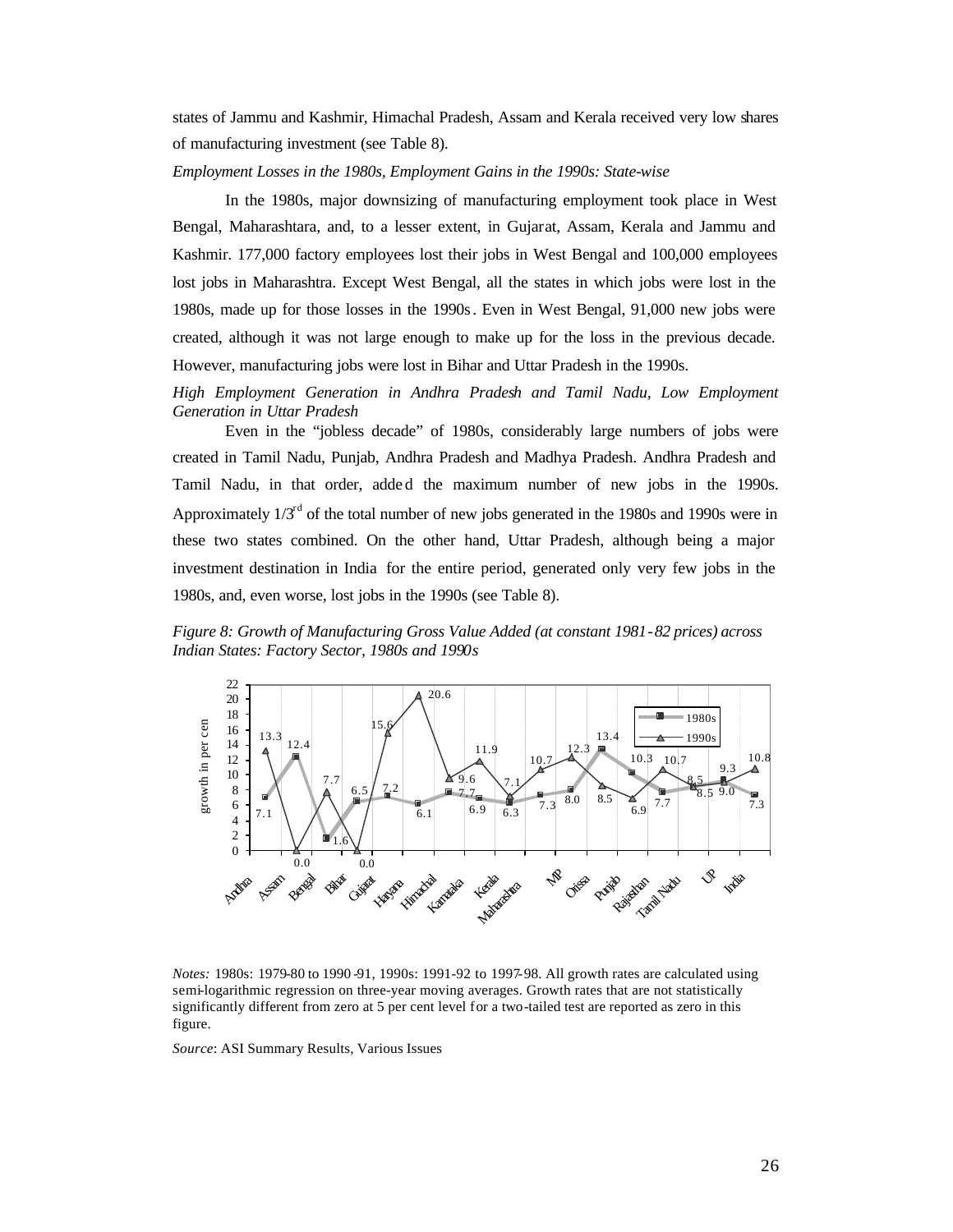|                      | Increase in Employment |                     | Share in Investment  |                |       |  |
|----------------------|------------------------|---------------------|----------------------|----------------|-------|--|
| State                |                        | actual numbers '000 | State                | per cent       |       |  |
|                      | 1980s                  | 1990s               |                      | 1980s          | 1990s |  |
| Andhra Pradesh       | 130                    | 366                 | Maharashtra          | 17.6           | 18.9  |  |
| Tamil Nadu           | 172                    | 309                 | Gujarat              | 10.3           | 15.7  |  |
| Maharashtra          | $-100$                 | 227                 | <b>Uttar Pradesh</b> | 10.6           | 10.8  |  |
| Karnataka            | 46                     | 206                 | Tamil Nadu           | 9.3            | 8.7   |  |
| Gujarat              | $-38$                  | 197                 | Andhra Pradesh       | 10             | 6.4   |  |
| West Bengal          | $-177$                 | 91                  | Karnataka            | 4              | 5.9   |  |
| Kerala               | $-13$                  | 86                  | West Bengal          | 6.2            | 5.9   |  |
| Haryana              | 90                     | 61                  | Madhya Pradesh       | 7.9            | 5     |  |
| Punjab               | 142                    | 53                  | Punjab               | 4.1            | 3.6   |  |
| Rajasthan            | 47                     | 50                  | Orissa               | 3.6            | 3.5   |  |
| Madhya Pradesh       | 103                    | 47                  | Rajasthan            | 3.8            | 3.5   |  |
| Assam                | $-22$                  | 45                  | Bihar                | 4.5            | 3.3   |  |
| Jammu & Kashmir      | $-13$                  | 29                  | Haryana              | 2.8            | 2.7   |  |
| Orissa               | 35                     | 26                  | Kerala               | $\overline{2}$ | 1.8   |  |
| Himachal Pradesh     | 31                     | 15                  | Assam                | 0.9            | 1     |  |
| <b>Uttar Pradesh</b> | 78                     | $-21$               | Himachal Pradesh     | 0.8            | 0.7   |  |
| Bihar                | 7                      | $-88$               | Jammu & Kashmir      | 0.2            | 0.3   |  |
| 484<br>India<br>1763 |                        | India               | 100                  | 100            |       |  |

*Table 8: Increase in Employment and Share of Total Manufacturing Investment across Indian States: Factory sector, 1980s and 1990s*

*Notes:* 1980s- 1979-80 to 1990-91, 1990s – 1991-92 to 1997-98. Investment is addition to fixed capital stock (at constant 1981-82 prices).

*Source*: ASI Summary Results, Various Issues

## *V. CONCLUSIONS*

This chapter examined the features of Indian manufacturing in the 1980s and 1990s. The country's industrial policy framework began to be liberalized in the 1980s, and this process gained further momentum in the 1990s. In the two decades under study and particularly in the 1990s, India's manufacturing sector grew at respectably high rates. Growth of registered manufacturing was employment generating in the 1990s compared to the "jobless growth" of the 1980s. However, there are definite signs of a slow down in manufacturing performance after 1995-96. Performance in growth should be seen against the small size of Indian manufacturing – in terms of its share in the country's economy or compared to the manufacturing sectors in other developing economies.

Chemical and related industries increased their relative importance and emerged as the major value adder in India's manufacturing, during the two decades under study. On the other hand, textile and allied industries have lost their shares in total value added; but, along with food industries, they continue to be the major source of factory employment. Growth performance varied greatly across the different industries. Manufacture of chemicals and food products had consistently high rates of value added growth in the 1980s and 1990s; had the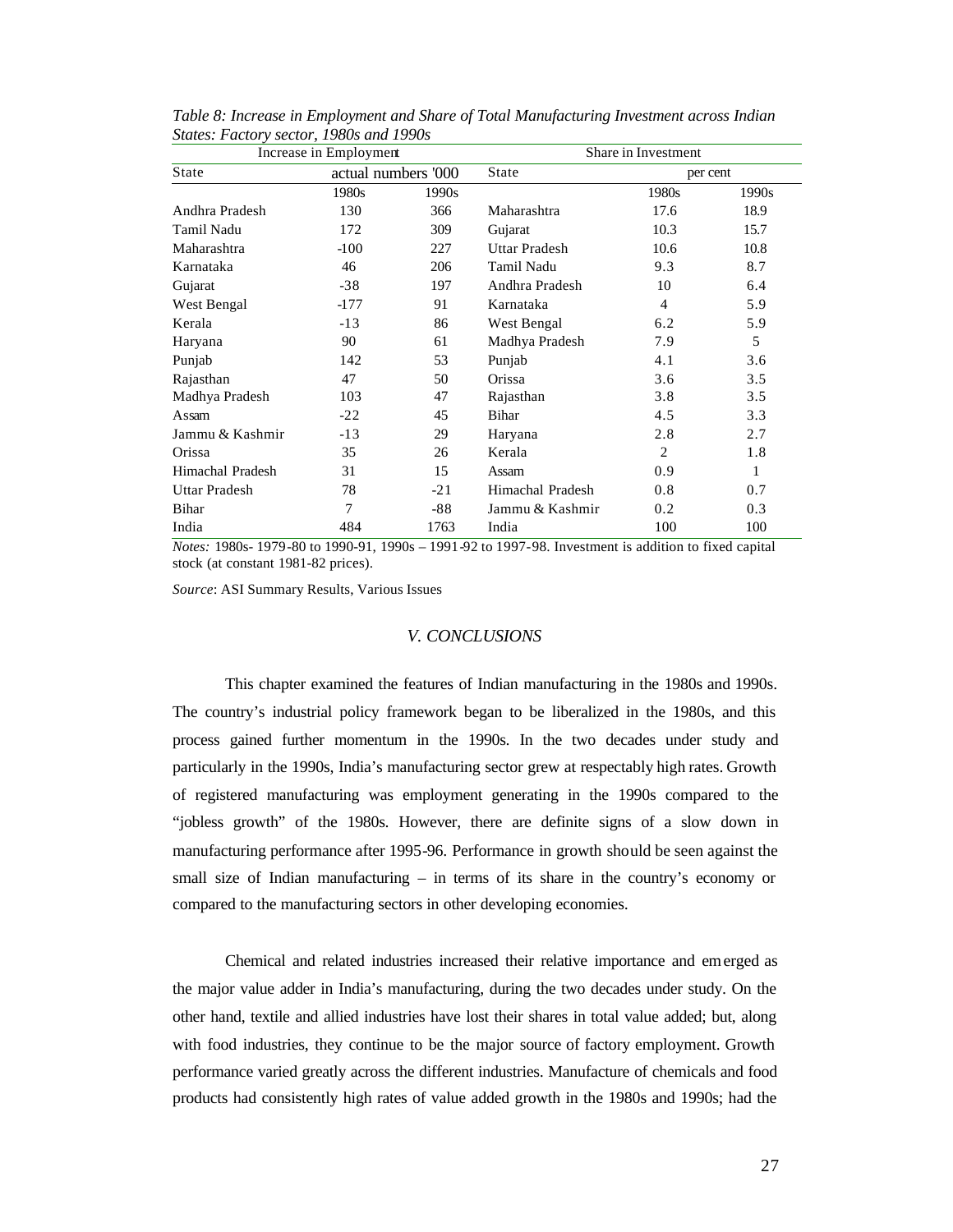largest numbers of new jobs generated in the 1990s; and also had reasonably large shares of total manufacturing investment moving into them. On the other hand, cotton and jute textiles, each of which had low rates of growth and suffered considerable loss of jobs in the 1980s, continued to grow slow in the 1990s without any significant addition of new jobs.

The fast growth in the manufacture of transport equipment in the 1990s is probably a reflection of the recent boom in demand for passenger vehicles. Large scale of investment has moved into the production of basic metals and alloys like iron, steel, Aluminium, etc. These two industries were the fastest growing segments of Indian manufacturing in the 1990s, after their less than average (for factory sector) growth in the earlier decade. But neither of them could significantly add new jobs. Quite dissimilar was the experience of several labourintensive industries, particularly the manufacture of textile products and of beverages and tobacco. Their growth rates fell considerably in the 1990s from the impressive performance of the earlier decade. Irrespective of this and of the insignificantly small infusion of new capital into them, these industries were major generators of employment in the 1990s.

The two western states of Maharashtra and Gujarat constitute the leading industrial region in the country; these two states, together, hold a share of more than a third of the total value added in the country. They had high rates of value added growth in the two decades, and had substantially large shares of India's manufacturing investment directed to them. Chemical and related industries in India are heavily concentrated in these two states. The three southern states, Tamil Nadu, Andhra Pradesh and Karnataka, together, comes next in importance in Indian manufacturing. Tamil Nadu and Andhra Pradesh had, among all Indian states, the largest addition in manufacturing jobs in the 1980s and 1990s. During the last two decades, the southern states displaced Maharashtra and Gujarat to become the major centre of India's cotton textile industry. The eastern states, particularly West Bengal and Bihar, have lost their relative importance in Indian manufacturing. Large numbers of manufacturing jobs were lost in West Bengal and Maharashtra in the 1980s; but this was compensated in the 1990s by the creation of new jobs in Maharashtra and, to a lesser extent, in West Bengal. Madhya Pradesh and Uttar Pradesh had reasonably fast rates of value added growth and received large shares of investment during the two decades.

To sum up the growth experience of Indian manufacturing in the liberalizing decades of 1980s and 1990s: respectable rates of growth, but signs of deceleration after 1995-96; employment generating in the factory sector in the 1990s unlike in the previous decade; and significant variation in growth across industries and regions. The continuing deceleration in textile and related industries and the small size of investment moving into them is a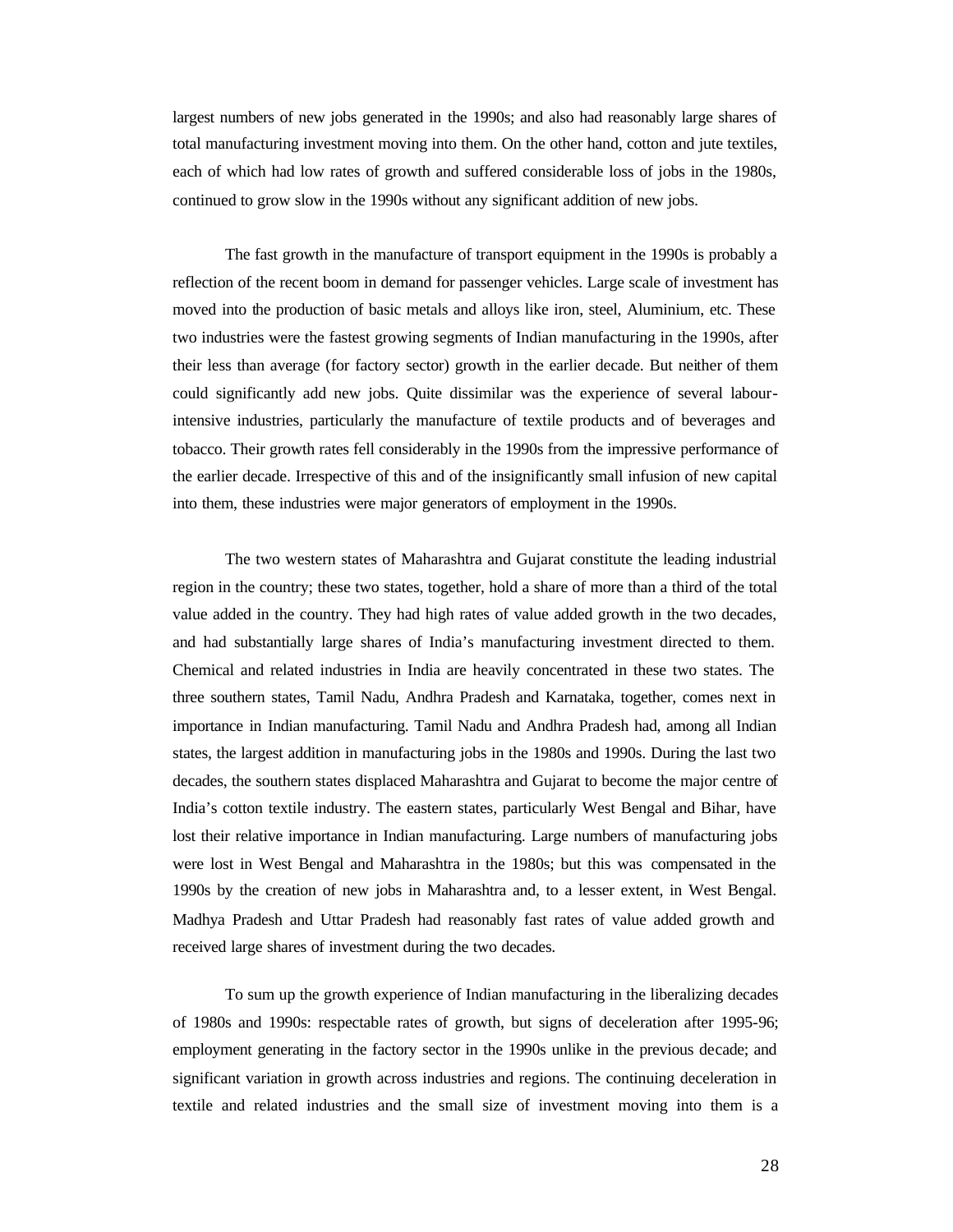worrisome feature, as these industries continue be the major sources of manufacturing employment. Also it is doubtful if the fast growing industries in the 1990s - manufacture of food products, chemicals and transport equipment, and particularly the latter two - can sustain their high growth rates, given that the domestic demand for these industries can reach saturation levels faster.

#### APPENDIX

Two digit industry groups according to National Industrial Classification (NIC) 1987: Codes and description

20-21:Manufacture of Food Products; 22: Manufacture of Beverages, Tobacco and Related Products; 23 Manufacture of Cotton Textiles; 24: Manufacture of Wool, Silk and Man-Made Fibre Textiles; 25: Manufacture of Jute and other Vegetable Fibre Textiles (Except Cotton); 26 Manufacture of Textile Products (including Wearing Apparel); 27 Manufacture of Wood and Wood Products, Furniture and Fixtures; 28 Manufacture of Paper and Paper Products and Printing, Publishing and Allied Industries; 29 Manufacture of Leather and Products of Leather, Fur and Substitutes of Leather; 30: Manufacture of Basic Chemicals and Chemical Products (Except Products of Petroleum and Coal); 31 Manufacture of Rubber, Plastic, Petroleum and Coal products, and Processing of Nuclear Fuels; 32 Manufacture of Non-Metallic Mineral Products; 33 Basic Metals and Alloys Industries; 34 Manufacture of Metal products and Parts, except Machinery and Equipment; 35-36: Manufacture of Machinery and Equipment other than Transport Equipment; 37: Manufacture of Transport Equipment and Parts; 38 Other Manufacturing Industries including Manufacture of Scientific Equipment, Photographic/ Cinematographic Equipment and Watches & Clocks; 39 Repair of Capital Goods; 40 Electricity; 41 Gas and Steam Generation and Distribution through Pipes; 42 Water Works and Supply; 43 Non-Conventional Energy Generation and Distribution; 74 Storage and Warehousing Services; 97 Repair Services.

## **REFERENCES**

Ahluwalia, Isher Judge (1985), *Industrial Growth in India – Stagnation since the Mid - Sixties*, Oxford University Press, Delhi.

Ahluwalia, Isher Judge (1991), *Productivity and Growth in Indian Manufacturing*, Oxford University Press, Delhi.

Ahluwalia, Isher Judge and Little, I. M. D. (1998), " Introduction" in Ahluwalia, Isher Judge and Little, I. M. D. (eds.) (1998), *India's Economic Reforms and Development: Essays for Manmohan Singh*, Oxford University Press, Delhi.

Ahluwalia, Montek. S.(1995), " India's Economic Reforms" in Cassen Robert and Vijay Joshi (eds.) (1995).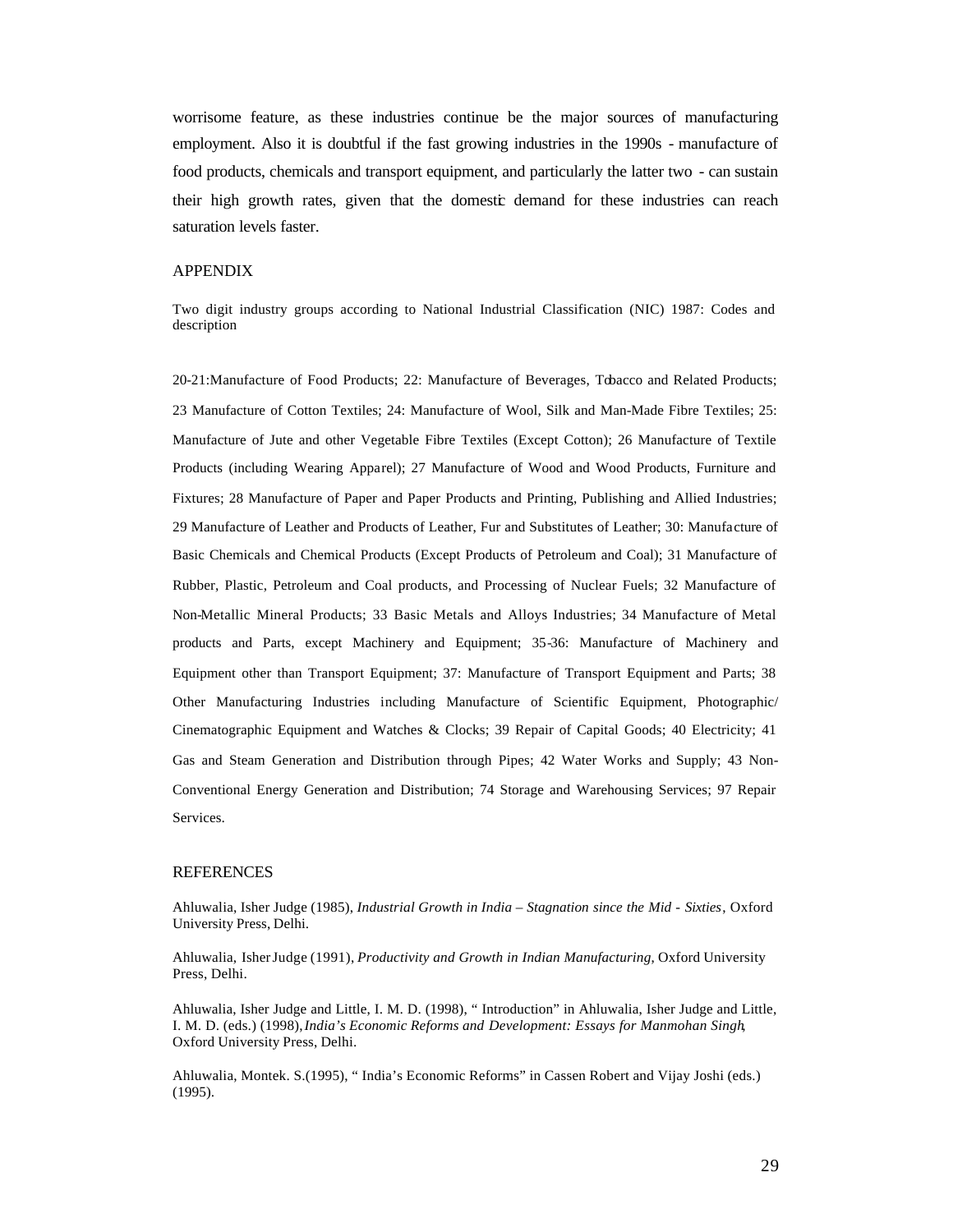Annual Survey of Industries, *Summary Results for Factory Sector*, Central Statistical Organization, Ministry of Planning and Programme Implementation, Government of India, New Delhi.

Bagchi, Amiya Kumar (1970), "Long-Term Constraints on India's Industrial Growth, 1951-1968" in Robinson, E.A.G. and Kidron Michael (eds.) (1970).

Bhagawati, Jagdish and Padma Desai (1970), *India: Planning for Industrialization,* Oxford University Press, London.

Bhagawati, Jagdish and Srinivasan, T.N. (1975), *Foreign Trade Regimes and Economic Development: India*, Columbia University Press, New York.

Cassen, Robert and Joshi, Vijay (eds.) (1995), *India: The Future of Economic Reforms*, Oxford University Press, Delhi.

Central Statistical Organization (CSO) (1999), *Statistical Abstract of India,* Department of Statistics, Ministry of Planning, Government of India, New Delhi.

Central Statistical Organization (CSO) (2000), *National Accounts Statistics*, Ministry of Statistics and Programme Implementation, Government of India, New Delhi.

Chandrasekhar, C.P. (1988), "Aspects of Growth and Structural Change in Indian Industry", *Economic and Political Weekly,* Special Number, Vol.23, Nos.45 -47, November, pp.2359-2370.

Fallon, P. and Lucas R. E. B. (1993), "Job Security Regulations and the Dynamic Demand for Industrial Labour in India and Zimbabwe", *Journal of Development Economics*, Vol.40, pp.241-275.

Ghose, A. K. (1994), "Employment in Organized Manufacturing in India", *Indian Journal of Labour Economics*, Vol.37, No.2, April-June, pp.141-162.

Goldar, Bishwanath (2000), "Employment Growth in Organized Manufacturing in India", *Economic and Political Weekly,* Vol.35, No.14, 1 April, pp.1191-1195.

Nagaraj, R. (1990), "Industrial Growth – Further Evidence and towards an Explanation and Issues", *Economic and Political Weekly,* Vol.25, No.41, 13 October, pp.2313-2332.

Nagaraj, R. (1994), "Employment and Wages in Manufacturing Industries – Trends, Hypothesis and Evidence" *Economic and Political Weekly,* Vol.29, No.4, 22 January, pp.177-186.

Nagaraj, R. (2000), "Organized Manufacturing Employment", *Economic and Political Weekly,* Vol.35, No.38, 16 September, pp.3445 -3448.

Nagaraj, R. (2001), "Performance of India's Manufacturing Sector in the 1990s: Some Tentative Findings" in Uchikawa, Shuji (ed.) (2001).

Nayyar Deepak (ed.) (1994), *Industrial Growth and Stagnation - The Debate in India*, Oxford University Press, Delhi.

Patnaik, Prabhat and Chandrasekhar, C.P. (1995), "Indian Economy under Structural Adjustment", *Economic and Political Weekly,* Vol.30, No.47, 25 November, pp. 3001-3013.

Raj, K.N. (1984), "Some Observations on Economic Growth in India, 1952 –53 to 1982-83", *Economic and Political Weekly,* Vol.19, No. 41, 13 October, pp.1801-1804.

Raj, K.N. (1986), *New Economic Policy*, Oxford University Press, Delhi.

Robinson, E.A.G. and Kidron Michael (eds.) (1970), *Economic Development in South Asia*, Macmillan, London.